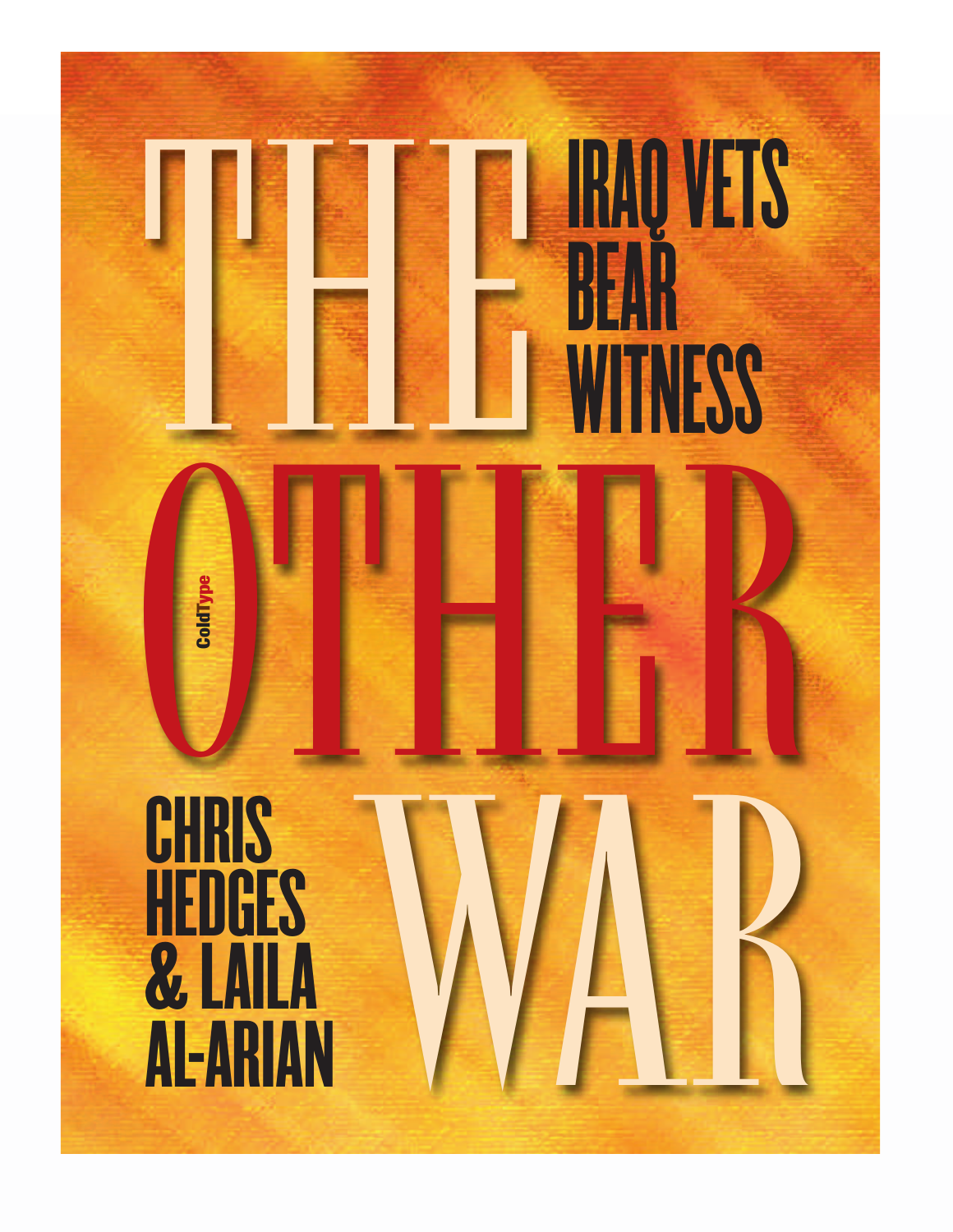

This report originally appeared in The Nation magazine on July 30, 2007.

Reprinted with permission.

© Chris Hedges & Laila Al-Arian 2007

This article will form the basis of *Collateral Damage*, forthcoming from Nation Books. Research support for this article was provided by the Investigative Fund of The Nation Institute. Research assistance was provided by Nicholas Jahr.



WRITING WORTH READING FROM AROUND THE WORLD <http://www.coldtype.net>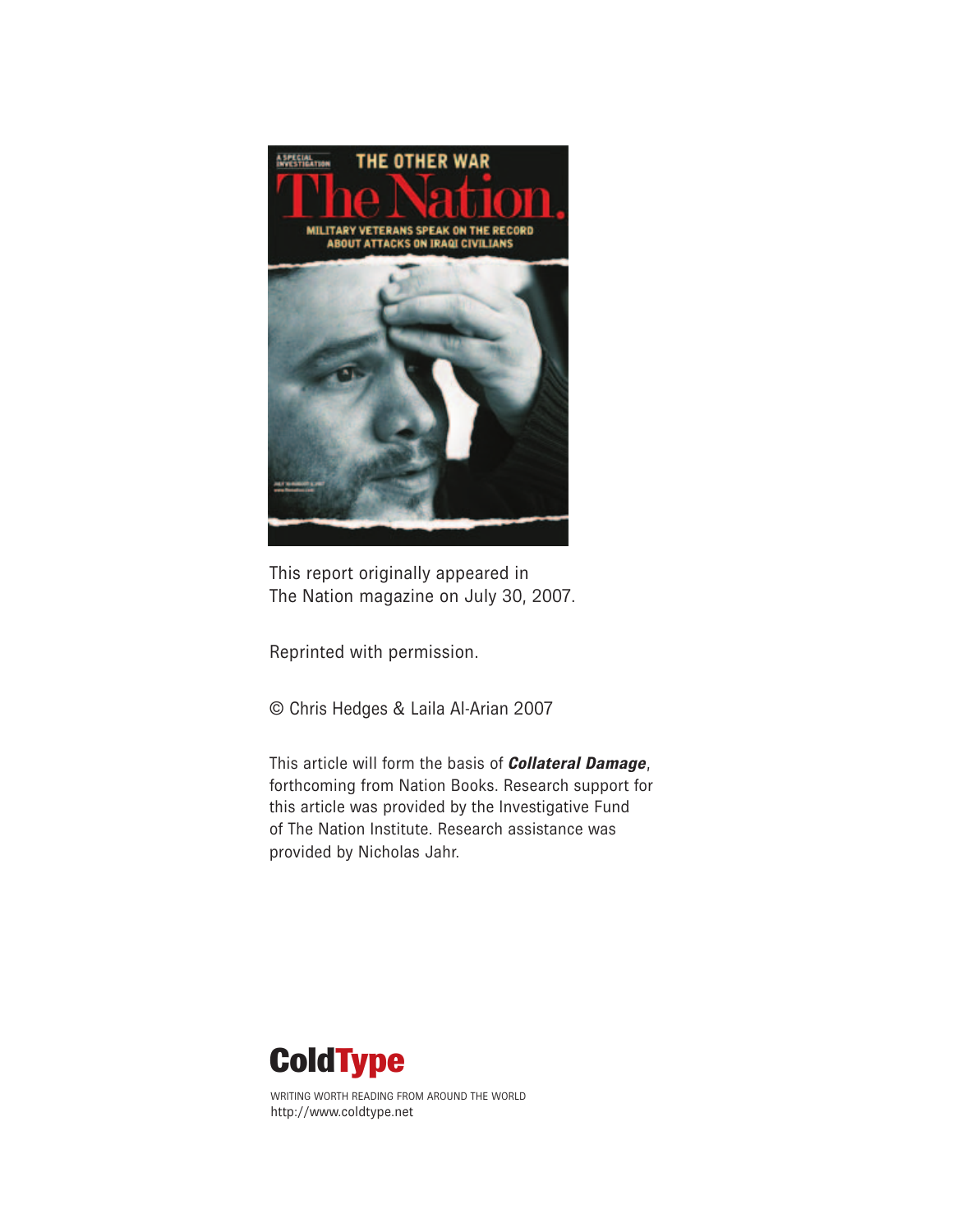Figure 11 out of the past several months *The Nation* has interviewed fifty combat veterans of the Iraq War from around the United States in an effort to investigate the effects of the four-year-old occupation on average I fifty combat veterans of the Iraq War from around the United States in an effort to investigate the effects of the four-year-old occupation on average Iraqi civilians. These combat veterans, some of whom bear deep emotional and physical scars, and many of whom have come to oppose the occupation, gave vivid, on-the-record accounts. They described a brutal side of the war rarely

seen on television screens or chronicled in newspaper accounts.

Their stories, recorded and typed into thousands of pages of transcripts, reveal disturbing patterns of behavior by American troops in Iraq. Dozens of those interviewed witnessed Iraqi civilians, including children, dying from American firepower. Some participated in such killings; others treated or investigated civilian casualties after the fact. Many also heard such stories, in detail, from members of their unit. The soldiers, sailors and marines emphasized that not all troops took part in indiscriminate killings. Many said that these acts were perpetrated by a minority. But they nevertheless described such acts as common and said they often go unreported – and almost always go unpunished.

Court cases, such as the ones surrounding the massacre in Haditha and the rape and murder of a 14-year-old in Mahmudiya, and news stories in the Washington Post, Time, the London Independent and elsewhere based on Iraqi accounts have begun to hint at the wide extent of the attacks on civilians.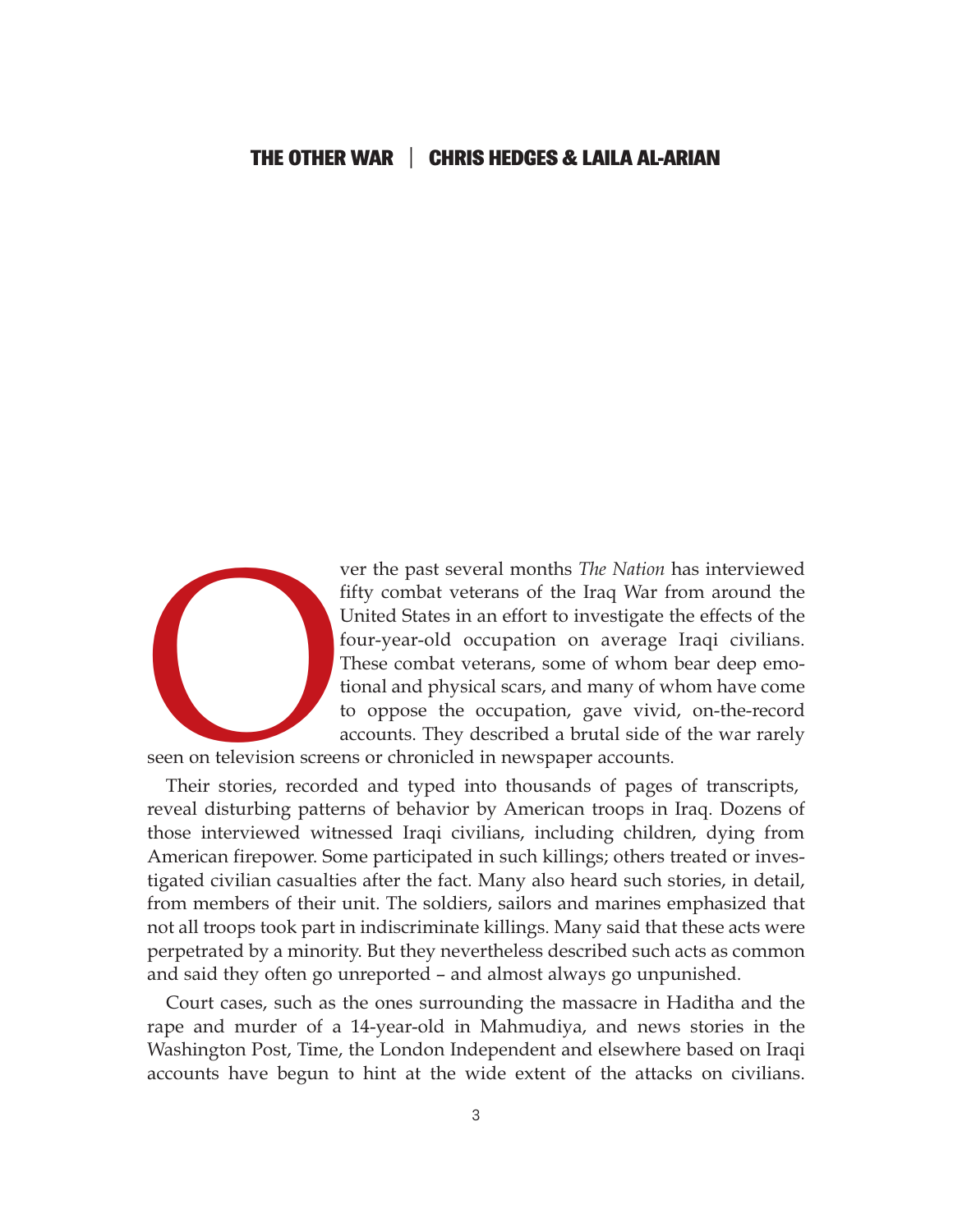Human rights groups have issued reports, such as Human Rights Watch's *Hearts and Minds: Post-war Civilian Deaths in Baghdad Caused by U.S. Forces,* packed with detailed incidents that suggest that the killing of Iraqi civilians by occupation forces is more common than has been acknowledged by military authorities.

This Nation investigation marks the first time so many on-the-record, named eyewitnesses from within the US military have been assembled in one place to openly corroborate these assertions.

While some veterans said civilian shootings were routinely investigated by the military, many more said such inquiries were rare. "I mean, you physically could not do an investigation every time a civilian was wounded or killed because it just happens a lot and you'd spend all your time doing that," said Marine Reserve Lieut. Jonathan Morgenstein, 35, of Arlington, Virginia. He served from August 2004 to March 2005 in Ramadi with a Marine Corps civil affairs unit supporting a combat team with the Second Marine Expeditionary Brigade. (All interviewees are identified by the rank they held during the period of service they recount here; some have since been promoted or demoted.)

Veterans said the culture of this counterinsurgency war, in which most Iraqi civilians were assumed to be hostile, made it difficult for soldiers to sympathize with their victims – at least until they returned home and had a chance to reflect.

"I guess while I was there, the general attitude was, A dead Iraqi is just another dead Iraqi," said Spc. Jeff Englehart, 26, of Grand Junction, Colorado. Specialist Englehart served with the Third Brigade, First Infantry Division, in Baquba, about thirty-five miles northeast of Baghdad, for a year beginning in February 2004. "You know, so what?... The soldiers honestly thought we were trying to help the people and they were mad because it was almost like a betrayal. Like here we are trying to help you, here I am, you know, thousands of miles away from home and my family, and I have to be here for a year and work every day on these missions. Well, we're trying to help you and you just turn around and try to kill us."

He said it was only "when they get home, in dealing with veteran issues and meeting other veterans, it seems like the guilt really takes place, takes root, then."

The Iraq War is a vast and complicated enterprise. In this investigation of alleged military misconduct, *The Nation* focused on a few key elements of the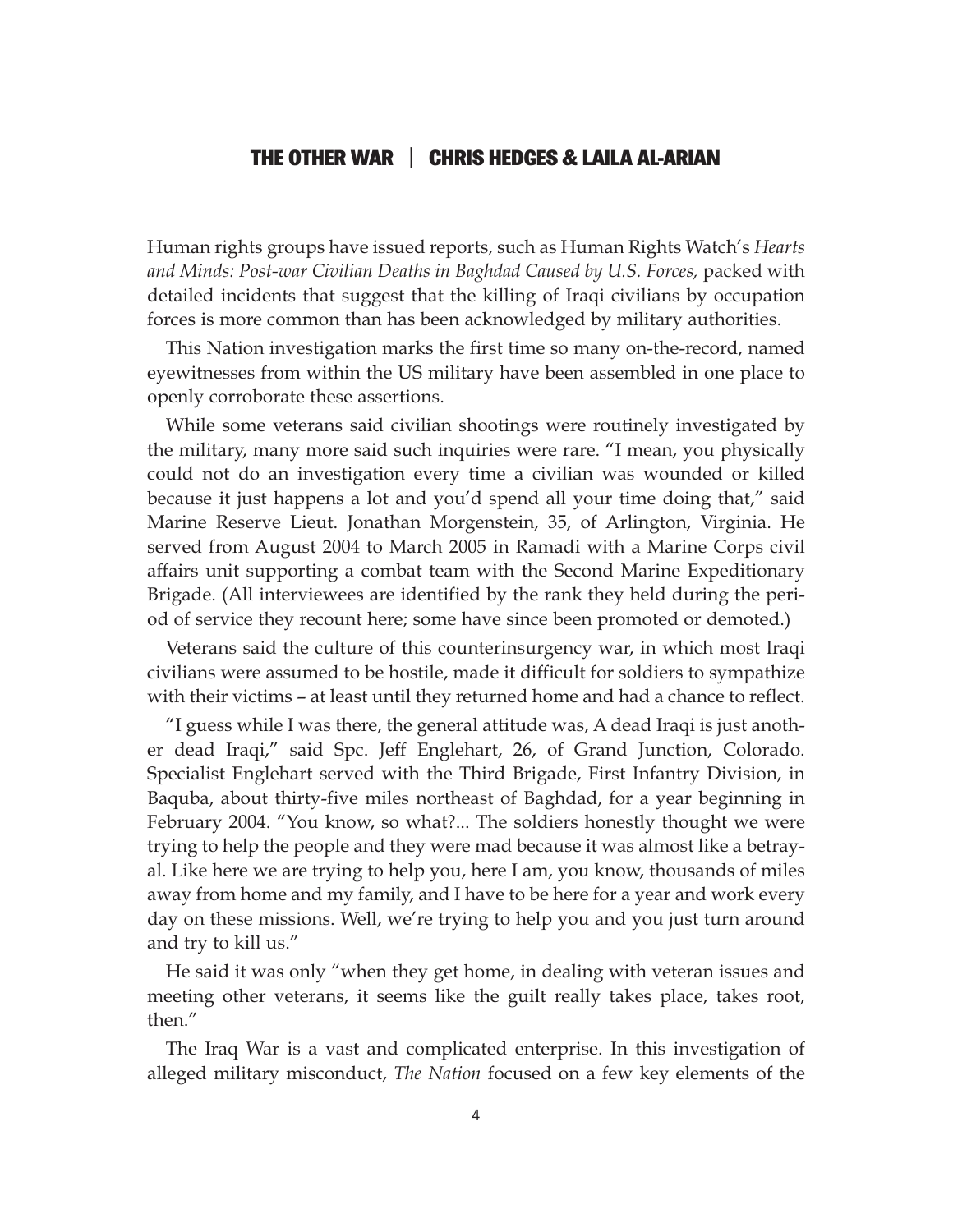occupation, asking veterans to explain in detail their experiences operating patrols and supply convoys, setting up checkpoints, conducting raids and arresting suspects. From these collected snapshots a common theme emerged. Fighting in densely populated urban areas has led to the indiscriminate use of force and the deaths at the hands of occupation troops of thousands of innocents.

Many of these veterans returned home deeply disturbed by the disparity between the reality of the war and the way it is portrayed by the US government and American media. The war the vets described is a dark and even depraved enterprise, one that bears a powerful resemblance to other misguided and brutal colonial wars and occupations, from the French occupation of Algeria to the American war in Vietnam and the Israeli occupation of Palestinian territory.

"I'll tell you the point where I really turned," said Spc. Michael Harmon, 24, a medic from Brooklyn. He served a thirteen-month tour beginning in April 2003 with the 167th Armor Regiment, Fourth Infantry Division, in Al-Rashidiya, a small town near Baghdad. "I go out to the scene and [there was] this little, you know, pudgy little 2-year-old child with cute little pudgy legs, and I look and she has a bullet through her leg.... An IED [improvised explosive device] went off, the gun-happy soldiers just started shooting anywhere and the baby got hit. And this baby looked at me, wasn't crying, wasn't anything, it just looked at me like – I know she couldn't speak. It might sound crazy, but she was like asking me why. You know, Why do I have a bullet in my leg?... I was just like, This is – this is it. This is ridiculous."

Much of the resentment toward Iraqis described to *The Nation* by veterans was confirmed in a report released May 4 by the Pentagon. According to the survey, conducted by the Office of the Surgeon General of the US Army Medical Command, just 47 percent of soldiers and 38 percent of marines agreed that civilians should be treated with dignity and respect. Only 55 percent of soldiers and 40 percent of marines said they would report a unit member who had killed or injured "an innocent noncombatant."

These attitudes reflect the limited contact occupation troops said they had with Iraqis. They rarely saw their enemy. They lived bottled up in heavily fortified compounds that often came under mortar attack. They only ventured outside their compounds ready for combat. The mounting frustration of fighting an elusive enemy and the devastating effect of roadside bombs, with their steady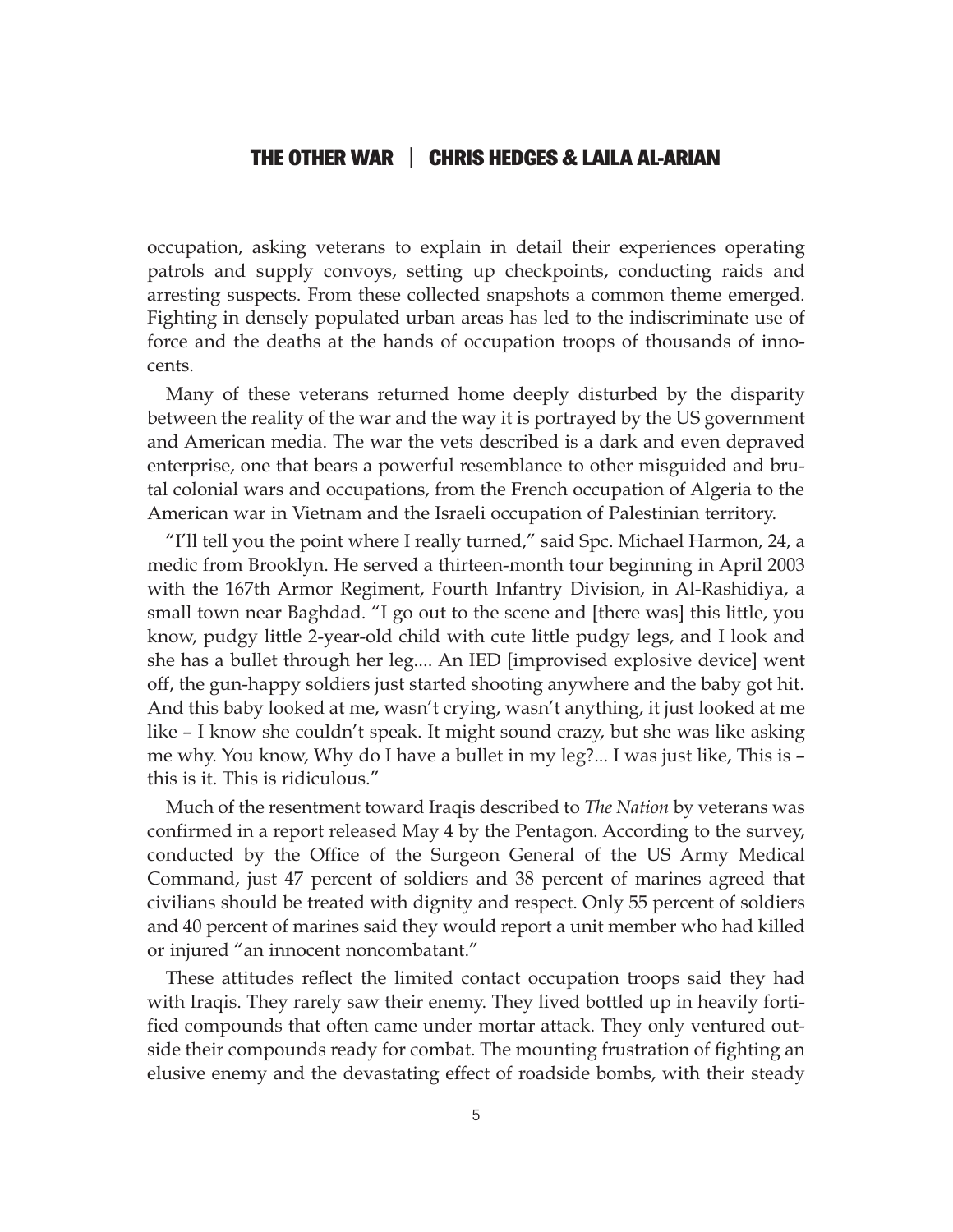toll of American dead and wounded, led many troops to declare an open war on all Iraqis.

Veterans described reckless firing once they left their compounds. Some shot holes into cans of gasoline being sold along the roadside and then tossed grenades into the pools of gas to set them ablaze. Others opened fire on children. These shootings often enraged Iraqi witnesses.

In June 2003 Staff Sgt. Camilo Mejía's unit was pressed by a furious crowd in Ramadi. Sergeant Mejía, 31, a National Guardsman from Miami, served for six months beginning in April 2003 with the 1-124 Infantry Battalion, Fifty-Third Infantry Brigade. His squad opened fire on an Iraqi youth holding a grenade, riddling his body with bullets. Sergeant Mejía checked his clip afterward and calculated that he had personally fired eleven rounds into the young man.

"The frustration that resulted from our inability to get back at those who were attacking us led to tactics that seemed designed simply to punish the local population that was supporting them," Sergeant Mejía said

We heard a few reports, in one case corroborated by photographs, that some soldiers had so lost their moral compass that they'd mocked or desecrated Iraqi corpses. One photo, among dozens turned over to *The Nation* during the investigation, shows an American soldier acting as if he is about to eat the spilled brains of a dead Iraqi man with his brown plastic Army-issue spoon.

"Take a picture of me and this motherfucker," a soldier who had been in Sergeant Mejía's squad said as he put his arm around the corpse. Sergeant Mejía recalls that the shroud covering the body fell away, revealing that the young man was wearing only his pants. There was a bullet hole in his chest.

"Damn, they really fucked you up, didn't they?" the soldier laughed.

The scene, Sergeant Mejía said, was witnessed by the dead man's brothers and cousins.

In the sections that follow, snipers, medics, military police, artillerymen, officers and others recount their experiences serving in places as diverse as Mosul in the north, Samarra in the Sunni Triangle, Nasiriya in the south and Baghdad in the center, during 2003, 2004 and 2005. Their stories capture the impact of their units on Iraqi civilians.

## **A Note on Methodology**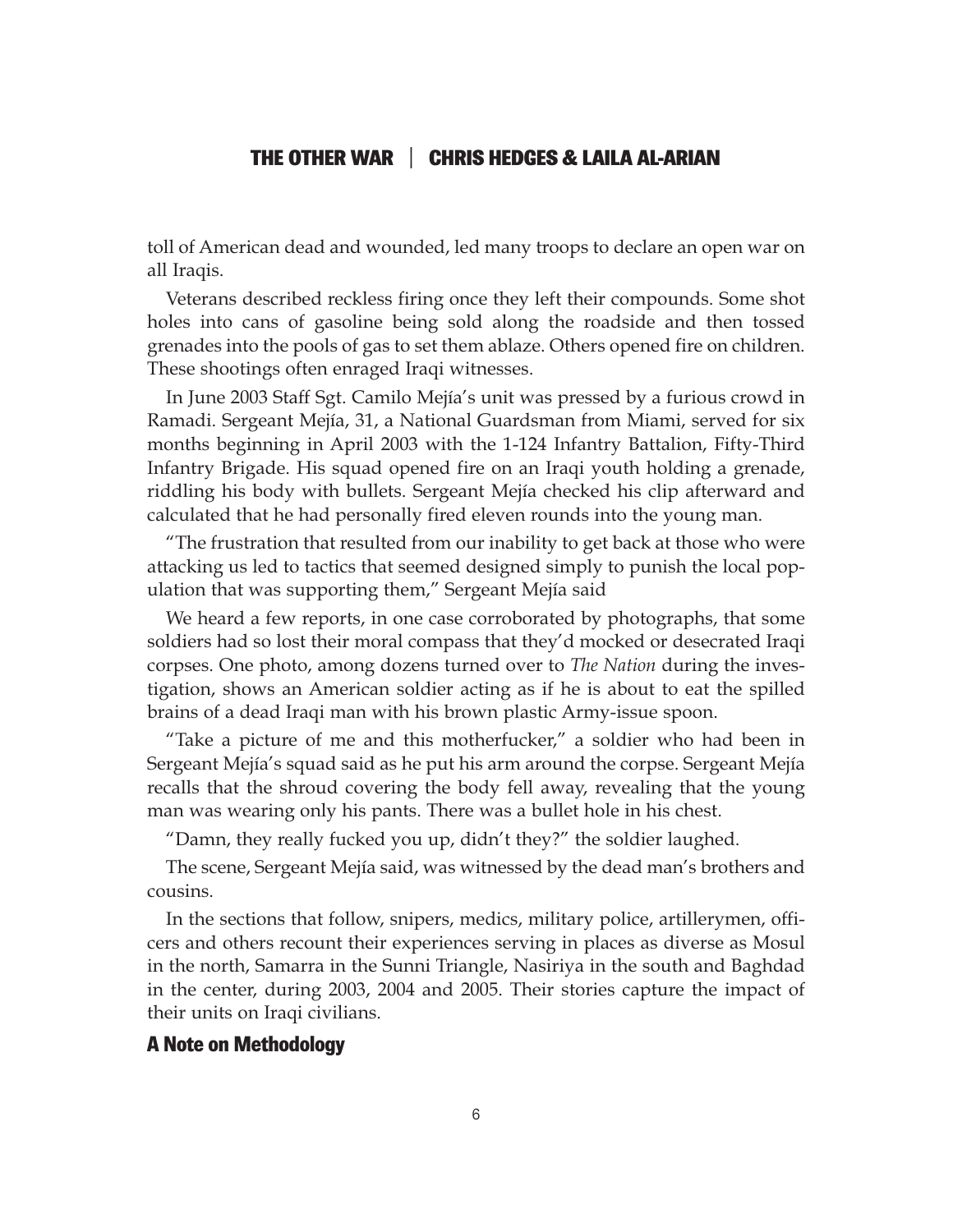*The Nation* interviewed fifty combat veterans, including forty soldiers, eight marines and two sailors, over a period of seven months beginning in July 2006. To find veterans willing to speak on the record about their experiences in Iraq, we sent queries to organizations dedicated to US troops and their families, including Iraq and Afghanistan Veterans of America, the antiwar groups Military Families Speak Out, Veterans for Peace and Iraq Veterans Against the War and the prowar group Vets for Freedom. The leaders of IVAW and Paul Rieckhoff, the founder of IAVA, were especially helpful in putting us in touch with Iraq War veterans. Finally, we found veterans through word of mouth, as many of those we interviewed referred us to their military friends.

To verify their military service, when possible we obtained a copy of each interviewee's DD Form 214, or the Certificate of Release or Discharge From Active Duty, and in all cases confirmed their service with the branch of the military in which they were enlisted. Nineteen interviews were conducted in person, while the rest were done over the phone; all were tape-recorded and transcribed; all but five interviewees (most of those currently on active duty) were independently contacted by fact checkers to confirm basic facts about their service in Iraq. Of those interviewed, fourteen served in Iraq from 2003 to 2004, twenty from 2004 to 2005 and two from 2005 to 2006. Of the eleven veterans whose tours lasted less than one year, nine served in 2003, while the others served in 2004 and 2005.

The ranks of the veterans we interviewed ranged from private to captain, though only a handful were officers. The veterans served throughout Iraq, but mostly in the country's most volatile areas, such as Baghdad, Tikrit, Mosul, Falluja and Samarra.

During the course of the interview process, five veterans turned over photographs from Iraq, some of them graphic, to corroborate their claims.

## **Raids**

"So we get started on this day, this one in particular," recalled Spc. Philip Chrystal, 23, of Reno, who said he raided between twenty and thirty Iraqi homes during an eleven-month tour in Kirkuk and Hawija that ended in October 2005, serving with the Third Battalion, 116th Cavalry Brigade. "It starts with the psyops vehicles out there, you know, with the big speakers playing a message in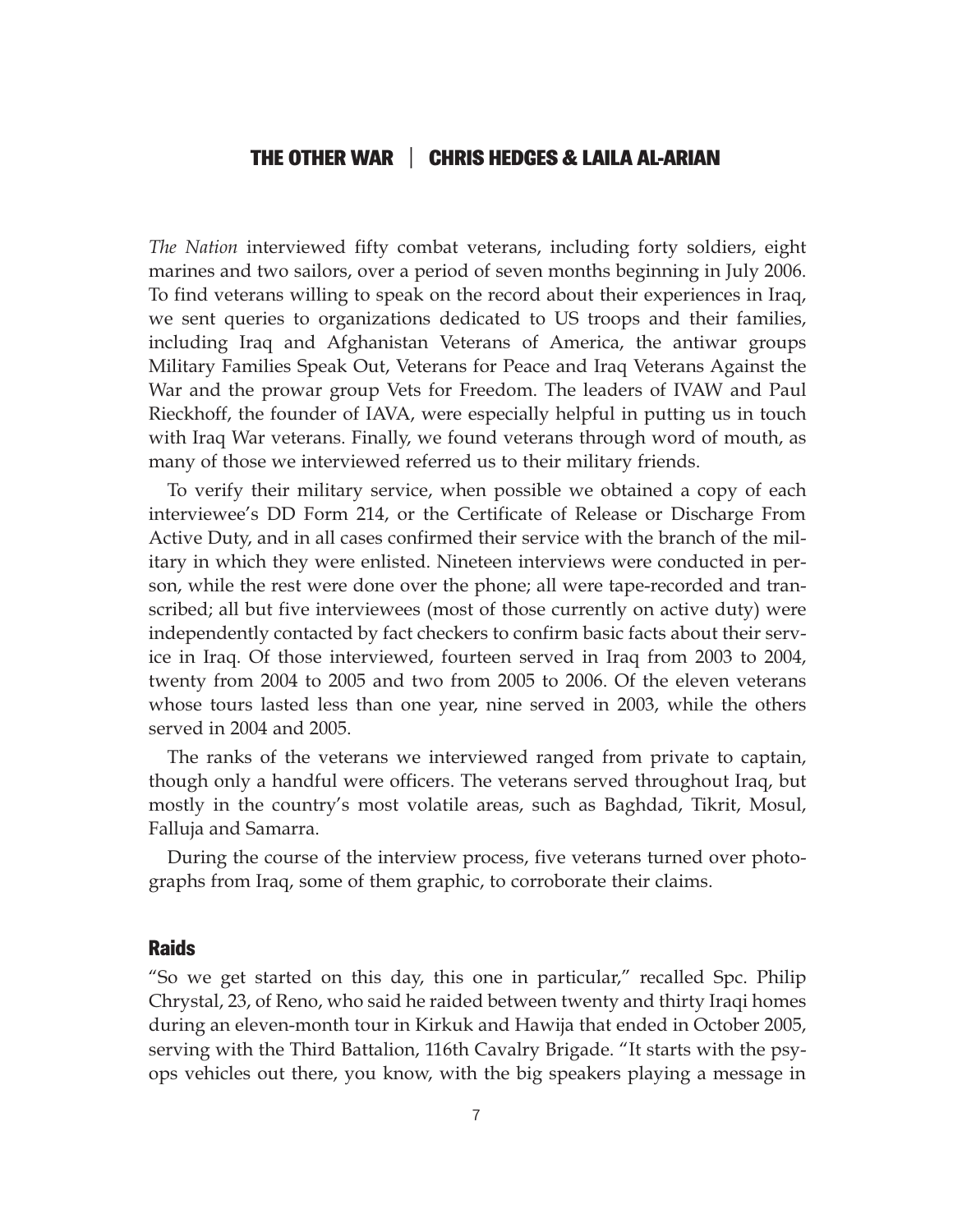Arabic or Farsi or Kurdish or whatever they happen to be, saying, basically, saying, Put your weapons, if you have them, next to the front door in your house. Please come outside, blah, blah, blah, blah, blah. And we had Apaches flying over for security, if they're needed, and it's also a good show of force. And we're running around, and they – we'd done a few houses by this point, and I was with my platoon leader, my squad leader and maybe a couple other people.

"And we were approaching this one house," he said. "In this farming area, they're, like, built up into little courtyards. So they have, like, the main house, common area. They have, like, a kitchen and then they have a storage shed-type deal. And we're approaching, and they had a family dog. And it was barking ferociously, 'cause it's doing its job. And my squad leader, just out of nowhere, just shoots it. And he didn't – motherfucker – he shot it and it went in the jaw and exited out. So I see this dog – I'm a huge animal lover; I love animals – and this dog has, like, these eyes on it and he's running around spraying blood all over the place. And like, you know, What the hell is going on? The family is sitting right there, with three little children and a mom and a dad, horrified. And I'm at a loss for words. And so, I yell at him. I'm, like, What the fuck are you doing? And so the dog's yelping. It's crying out without a jaw. And I'm looking at the family, and they're just, you know, dead scared. And so I told them, I was like, Fucking shoot it, you know? At least kill it, because that can't be fixed....

"And – I actually get tears from just saying this right now, but – and I had tears then, too – and I'm looking at the kids and they are so scared. So I got the interpreter over with me and, you know, I get my wallet out and I gave them twenty bucks, because that's what I had. And, you know, I had him give it to them and told them that I'm so sorry that asshole did that.

"Was a report ever filed about it?" he asked. "Was anything ever done? Any punishment ever dished out? No, absolutely not."

Specialist Chrystal said such incidents were "very common."

According to interviews with twenty-four veterans who participated in such raids, they are a relentless reality for Iraqis under occupation. The American forces, stymied by poor intelligence, invade neighborhoods where insurgents operate, bursting into homes in the hope of surprising fighters or finding weapons. But such catches, they said, are rare. Far more common were stories in which soldiers assaulted a home, destroyed property in their futile search and left terrorized civilians struggling to repair the damage and begin the long tor-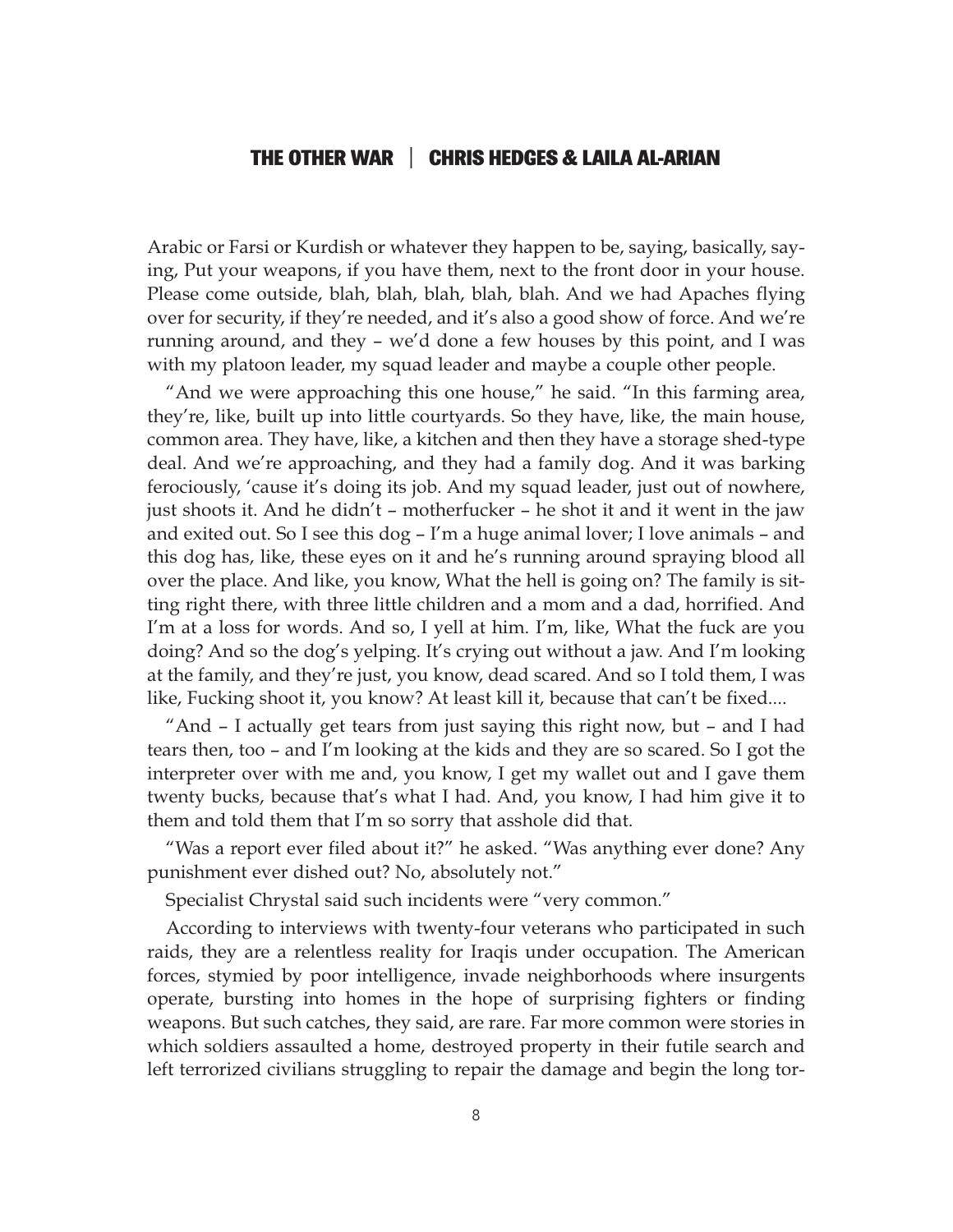ment of trying to find family members who were hauled away as suspects.

Raids normally took place between midnight and 5 am, according to Sgt. John Bruhns, 29, of Philadelphia, who estimates that he took part in raids of nearly 1,000 Iraqi homes. He served in Baghdad and Abu Ghraib, a city infamous for its prison, located twenty miles west of the capital, with the Third Brigade, First Armor Division, First Battalion, for one year beginning in March 2003. His descriptions of raid procedures closely echoed those of eight other veterans who served in locations as diverse as Kirkuk, Samarra, Baghdad, Mosul and Tikrit.

"You want to catch them off guard," Sergeant Bruhns explained. "You want to catch them in their sleep." About ten troops were involved in each raid, he said, with five stationed outside and the rest searching the home.

Once they were in front of the home, troops, some wearing Kevlar helmets and flak vests with grenade launchers mounted on their weapons, kicked the door in, according to Sergeant Bruhns, who dispassionately described the procedure:

"You run in. And if there's lights, you turn them on – if the lights are working. If not, you've got flashlights.... You leave one rifle team outside while one rifle team goes inside. Each rifle team leader has a headset on with an earpiece and a microphone where he can communicate with the other rifle team leader that's outside.

"You go up the stairs. You grab the man of the house. You rip him out of bed in front of his wife. You put him up against the wall. You have junior-level troops, PFCs [privates first class], specialists will run into the other rooms and grab the family, and you'll group them all together. Then you go into a room and you tear the room to shreds and you make sure there's no weapons or anything that they can use to attack us.

"You get the interpreter and you get the man of the home, and you have him at gunpoint, and you'll ask the interpreter to ask him: 'Do you have any weapons? Do you have any anti-US propaganda, anything at all – anything – anything in here that would lead us to believe that you are somehow involved in insurgent activity or anti-coalition forces activity?'

"Normally they'll say no, because that's normally the truth," Sergeant Bruhns said. "So what you'll do is you'll take his sofa cushions and you'll dump them. If he has a couch, you'll turn the couch upside down. You'll go into the fridge, if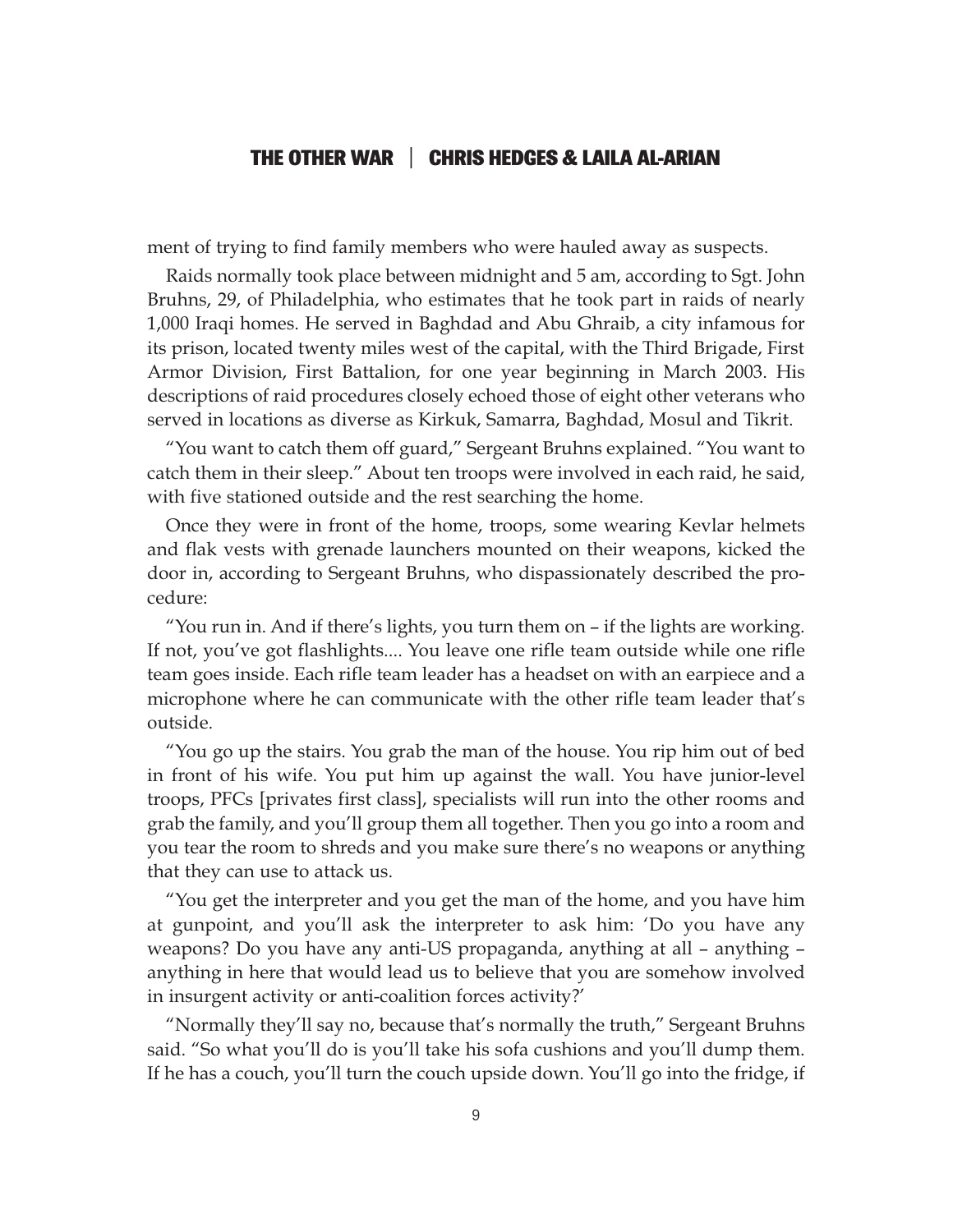he has a fridge, and you'll throw everything on the floor, and you'll take his drawers and you'll dump them.... You'll open up his closet and you'll throw all the clothes on the floor and basically leave his house looking like a hurricane just hit it.

"And if you find something, then you'll detain him. If not, you'll say, 'Sorry to disturb you. Have a nice evening.' So you've just humiliated this man in front of his entire family and terrorized his entire family and you've destroyed his home. And then you go right next door and you do the same thing in a hundred homes."

Each raid, or "cordon and search" operation, as they are sometimes called, involved five to twenty homes, he said. Following a spate of attacks on soldiers in a particular area, commanders would normally order infantrymen on raids to look for weapons caches, ammunition or materials for making IEDs. Each Iraqi family was allowed to keep one AK-47 at home, but according to Bruhns, those found with extra weapons were arrested and detained and the operation classified a "success," even if it was clear that no one in the home was an insurgent.

Before a raid, according to descriptions by several veterans, soldiers typically "quarantined" the area by barring anyone from coming in or leaving. In pre-raid briefings, Sergeant Bruhns said, military commanders often told their troops the neighborhood they were ordered to raid was "a hostile area with a high level of insurgency" and that it had been taken over by former Baathists or Al Qaeda terrorists.

"So you have all these troops, and they're all wound up," said Sergeant Bruhns. "And a lot of these troops think once they kick down the door there's going to be people on the inside waiting for them with weapons to start shooting at them."

Sgt. Dustin Flatt, 33, of Denver, estimates he raided "thousands" of homes in Tikrit, Samarra and Mosul. He served with the Eighteenth Infantry Brigade, First Infantry Division, for one year beginning in February 2004. "We scared the living Jesus out of them every time we went through every house," he said.

Spc. Ali Aoun, 23, a National Guardsman from New York City, said he conducted perimeter security in nearly 100 raids while serving in Sadr City with the Eighty-Ninth Military Police Brigade for eleven months starting in April 2004. When soldiers raided a home, he said, they first cordoned it off with Humvees.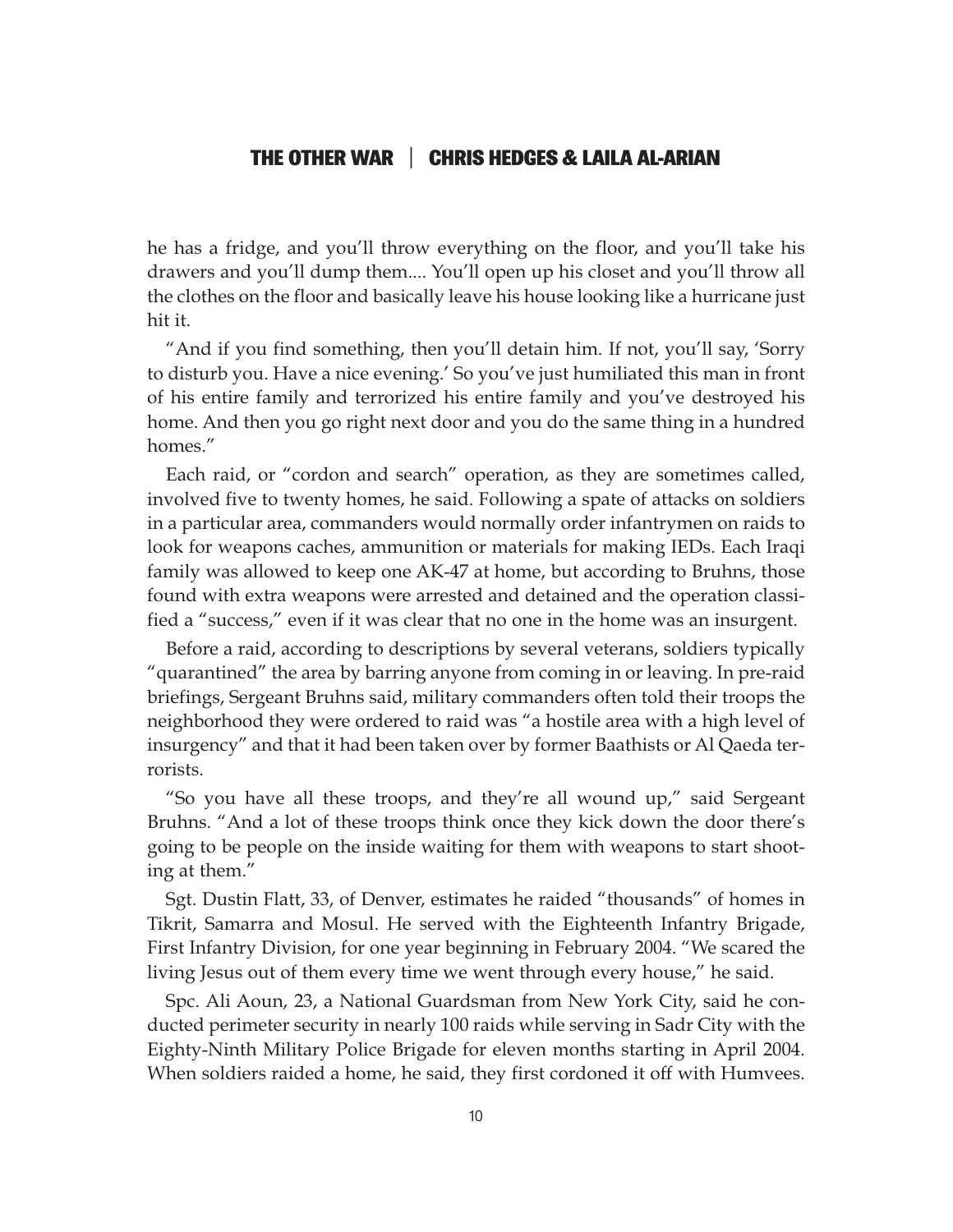Soldiers guarded the entrance to make sure no one escaped. If an entire town was being raided, in large-scale operations, it too was cordoned off, said Spc. Garett Reppenhagen, 32, of Manitou Springs, Colorado, a cavalry scout and sniper with the 263rd Armor Battalion, First Infantry Division, who was deployed to Baquba for a year in February 2004.

Staff Sgt. Timothy John Westphal, 31, of Denver, recalled one summer night in 2004, the temperature an oppressive 110 degrees, when he and forty-four other US soldiers raided a sprawling farm on the outskirts of Tikrit. Sergeant Westphal, who served there for a yearlong tour with the Eighteenth Infantry Brigade, First Infantry Division, beginning in February 2004, said he was told some men on the farm were insurgents. As a mechanized infantry squad leader, Sergeant Westphal led the mission to secure the main house, while fifteen men swept the property. Sergeant Westphal and his men hopped the wall surrounding the house, fully expecting to come face to face with armed insurgents.

"We had our flashlights and...I told my guys, 'On the count of three, just hit them with your lights and let's see what we've got here. Wake 'em up!'"

Sergeant Westphal's flashlight was mounted on his M-4 carbine rifle, a smaller version of the M-16, so in pointing his light at the clump of sleepers on the floor he was also pointing his weapon at them. Sergeant Westphal first turned his light on a man who appeared to be in his mid-60s.

"The man screamed this gut-wrenching, blood-curdling, just horrified scream," Sergeant Westphal recalled. "I've never heard anything like that. I mean, the guy was absolutely terrified. I can imagine what he was thinking, having lived under Saddam."

The farm's inhabitants were not insurgents but a family sleeping outside for relief from the stifling heat, and the man Sergeant Westphal had frightened awake was the patriarch.

"Sure enough, as we started to peel back the layers of all these people sleeping, I mean, it was him, maybe two guys...either his sons or nephews or whatever, and the rest were all women and children," Sergeant Westphal said. "We didn't find anything.

"I can tell you hundreds of stories about things like that and they would all pretty much be like the one I just told you. Just a different family, a different time, a different circumstance."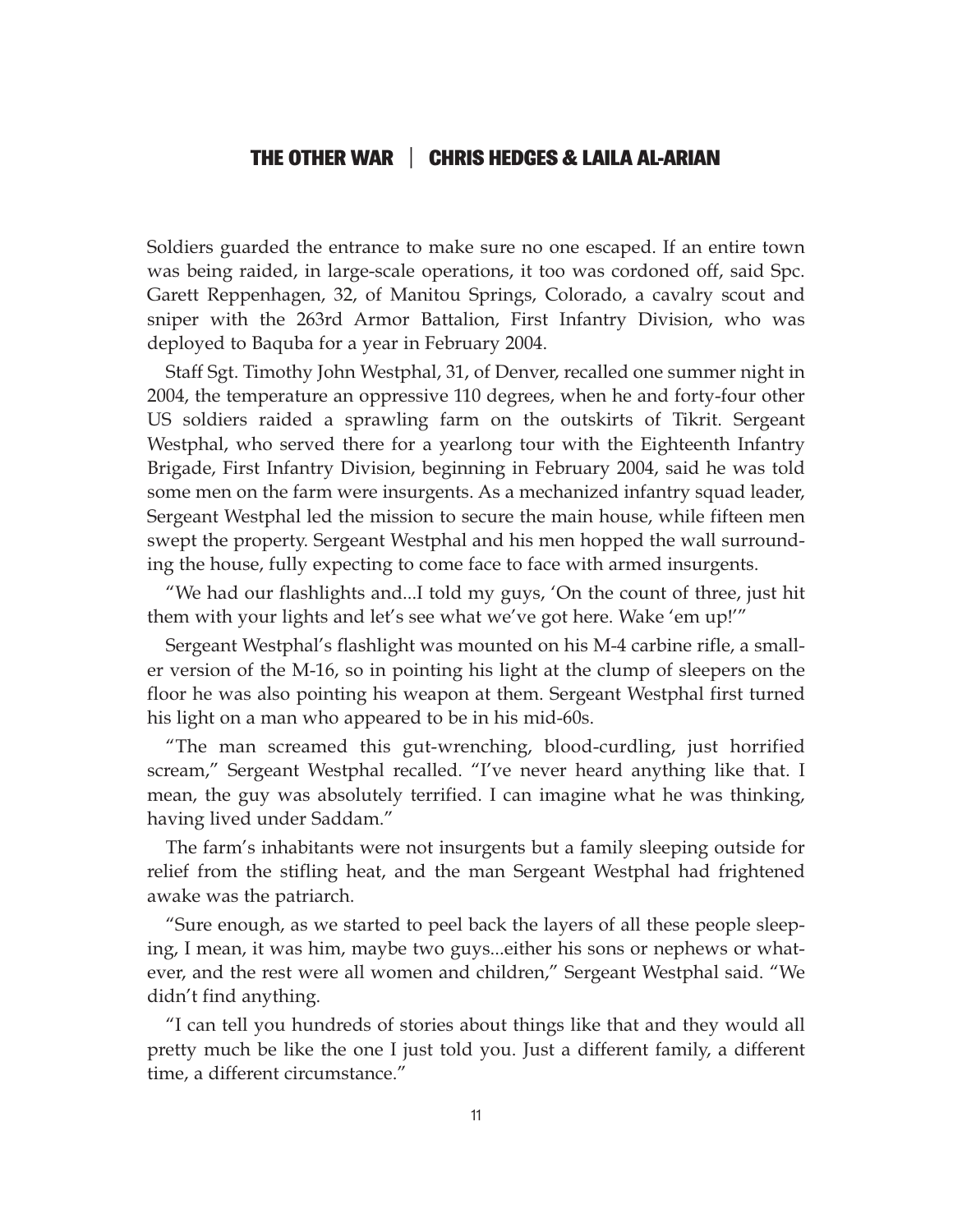For Sergeant Westphal, that night was a turning point. "I just remember thinking to myself, I just brought terror to someone else under the American flag, and that's just not what I joined the Army to do," he said.

# **Intelligence**

Fifteen soldiers we spoke with told us the information that spurred these raids was typically gathered through human intelligence – and that it was usually incorrect. Eight said it was common for Iraqis to use American troops to settle family disputes, tribal rivalries or personal vendettas. Sgt. Jesus Bocanegra, 25, of Weslaco, Texas, was a scout in Tikrit with the Fourth Infantry Division during a yearlong tour that ended in March 2004. In late 2003, Sergeant Bocanegra raided a middle-aged man's home in Tikrit because his son had told the Army his father was an insurgent. After thoroughly searching the man's house, soldiers found nothing and later discovered that the son simply wanted money his father had buried at the farm.

After persistently acting on such false leads, Sergeant Bocanegra, who raided Iraqi homes in more than fifty operations, said soldiers began to anticipate the innocence of those they raided. "People would make jokes about it, even before we'd go into a raid, like, Oh fucking we're gonna get the wrong house," he said. "'Cause it would always happen. We always got the wrong house." Specialist Chrystal said that he and his platoon leader shared a joke of their own: Every time he raided a house, he would radio in and say, "This is, you know, Thirty-One Lima. Yeah, I found the weapons of mass destruction in here."

Sergeant Bruhns said he questioned the authenticity of the intelligence he received because Iraqi informants were paid by the US military for tips. On one occasion, an Iraqi tipped off Sergeant Bruhns's unit that a small Syrian resistance organization, responsible for killing a number of US troops, was holed up in a house. "They're waiting for us to show up and there will be a lot of shooting," Sergeant Bruhns recalled being told.

As the Alpha Company team leader, Sergeant Bruhns was supposed to be the first person in the door. Skeptical, he refused. "So I said, 'If you're so confident that there are a bunch of Syrian terrorists, insurgents...in there, why in the world are you going to send me and three guys in the front door, because chances are I'm not going to be able to squeeze the trigger before I get shot.'" Sergeant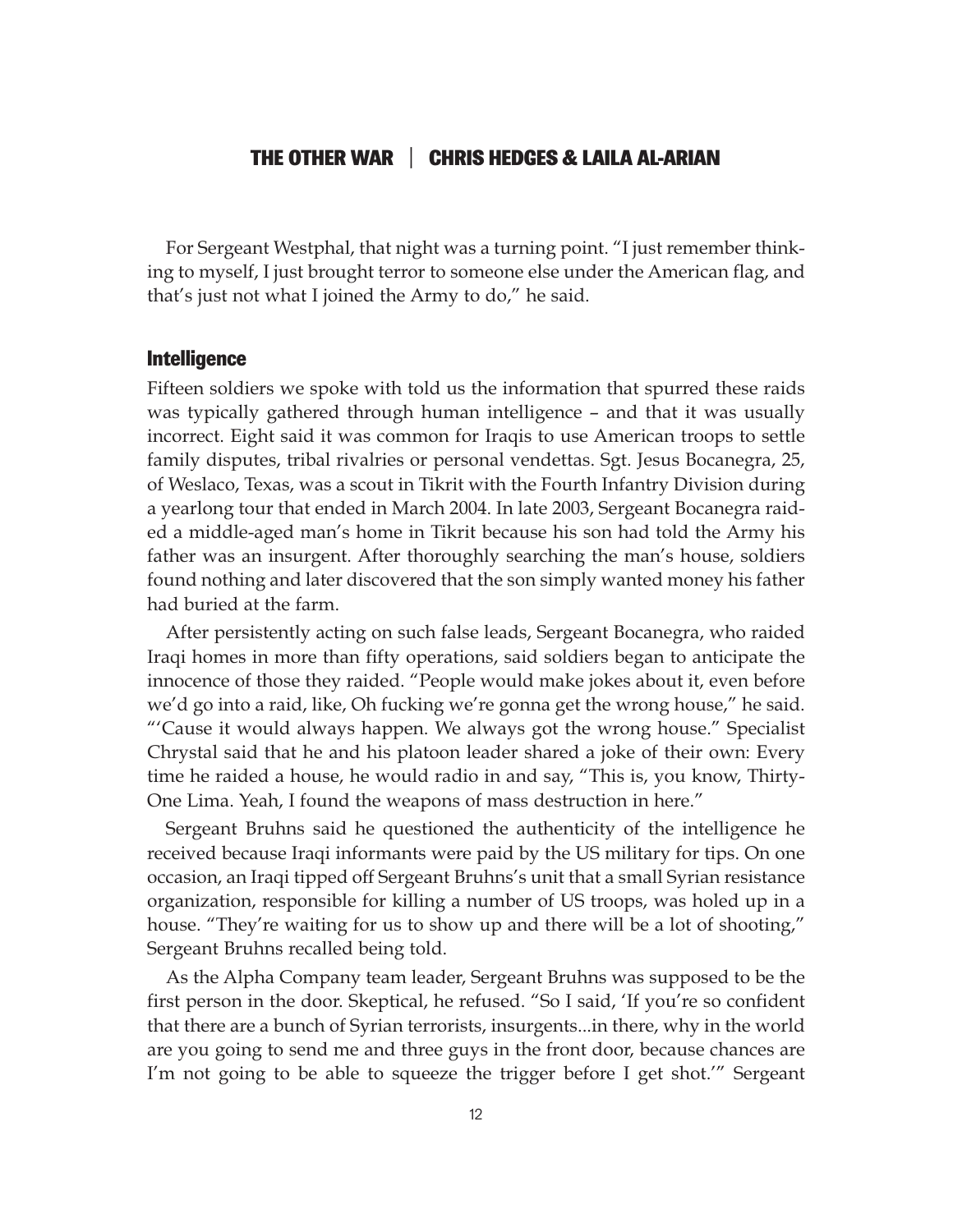Bruhns facetiously suggested they pull an M-2 Bradley Fighting Vehicle up to the house and shoot a missile through the front window to exterminate the enemy fighters his commanders claimed were inside. They instead diminished the aggressiveness of the raid. As Sergeant Bruhns ran security out front, his fellow soldiers smashed the windows and kicked down the doors to find "a few little kids, a woman and an old man."

In late summer 2005, in a village on the outskirts of Kirkuk, Specialist Chrystal searched a compound with two Iraqi police officers. A friendly man in his mid-30s escorted Specialist Chrystal and others in his unit around the property, where the man lived with his parents, wife and children, making jokes to lighten the mood. As they finished searching – they found nothing – a lieutenant from his company approached Specialist Chrystal: "What the hell were you doing?" he asked. "Well, we just searched the house and it's clear," Specialist Chrystal said. The lieutenant told Specialist Chrystal that his friendly guide was "one of the targets" of the raid. "Apparently he'd been dimed out by somebody as being an insurgent," Specialist Chrystal said. "For that mission, they'd only handed out the target sheets to officers, and officers aren't there with the rest of the troops." Specialist Chrystal said he felt "humiliated" because his assessment that the man posed no threat was deemed irrelevant and the man was arrested. Shortly afterward, he posted himself in a fighting vehicle for the rest of the mission.

Sgt. Larry Cannon, 27, of Salt Lake City, a Bradley gunner with the Eighteenth Infantry Brigade, First Infantry Division, served a yearlong tour in several cities in Iraq, including Tikrit, Samarra and Mosul, beginning in February 2004. He estimates that he searched more than a hundred homes in Tikrit and found the raids fruitless and maddening. "We would go on one raid of a house and that guy would say, 'No, it's not me, but I know where that guy is.' And...he'd take us to the next house where this target was supposedly at, and then that guy's like, 'No, it's not me. I know where he is, though.' And we'd drive around all night and go from raid to raid to raid."

"I can't really fault military intelligence," said Specialist Reppenhagen, who said he raided thirty homes in and around Baquba. "It was always a guessing game. We're in a country where we don't speak the language. We're light on interpreters. It's just impossible to really get anything. All you're going off is a pattern of what's happened before and hoping that the pattern doesn't change."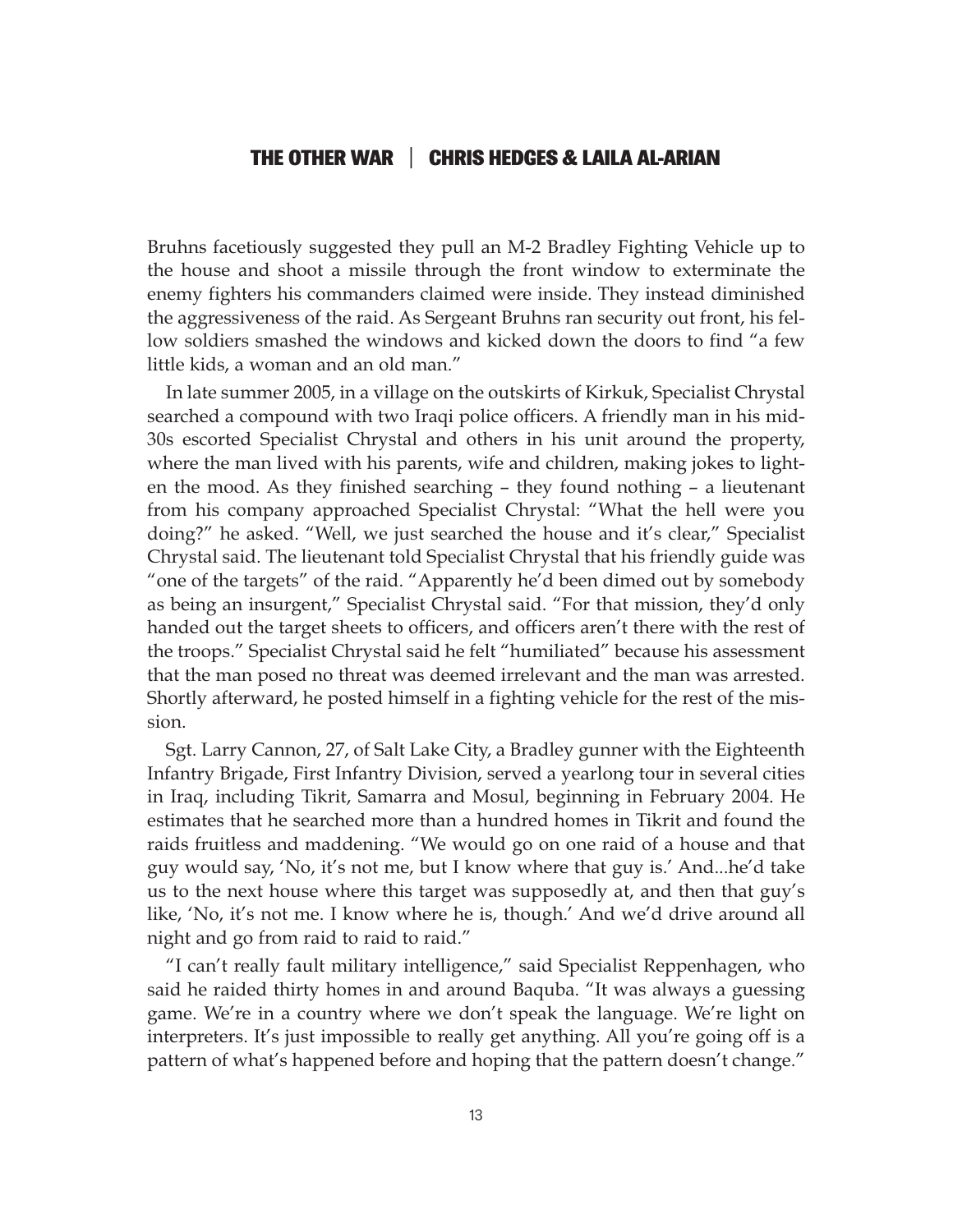Sgt. Geoffrey Millard, 26, of Buffalo, New York, served in Tikrit with the Rear Operations Center, Forty-Second Infantry Division, for one year beginning in October 2004. He said combat troops had neither the training nor the resources to investigate tips before acting on them. "We're not police," he said. "We don't go around like detectives and ask questions. We kick down doors, we go in, we grab people."

First Lieut. Brady Van Engelen, 26, of Washington, DC, said the Army depended on less than reliable sources because options were limited. He served as a survey platoon leader with the First Armored Division in Baghdad's volatile Adhamiya district for eight months beginning in September 2003. "That's really about the only thing we had," he said. "A lot of it was just going off a whim, a hope that it worked out," he said. "Maybe one in ten worked out."

Sergeant Bruhns said he uncovered illegal material about 10 percent of the time, an estimate echoed by other veterans. "We did find small materials for IEDs, like maybe a small piece of the wire, the detonating cord," said Sergeant Cannon. "We never found real bombs in the houses." In the thousand or so raids he conducted during his time in Iraq, Sergeant Westphal said, he came into contact with only four "hard-core insurgents."

## **Arrests**

Even with such slim pretexts for arrest, some soldiers said, any Iraqis arrested during a raid were treated with extreme suspicion. Several reported seeing military-age men detained without evidence or abused during questioning. Eight veterans said the men would typically be bound with plastic handcuffs, their heads covered with sandbags. While the Army officially banned the practice of hooding prisoners after the Abu Ghraib scandal broke, five soldiers indicated that it continued.

"You weren't allowed to, but it was still done," said Sergeant Cannon. "I remember in Mosul [in January 2005], we had guys in a raid and they threw them in the back of a Bradley," shackled and hooded. "These guys were really throwing up," he continued. "They were so sick and nervous. And sometimes, they were peeing on themselves. Can you imagine if people could just come into your house and take you in front of your family screaming? And if you actually were innocent but had no way to prove that? It would be a scary, scary thing."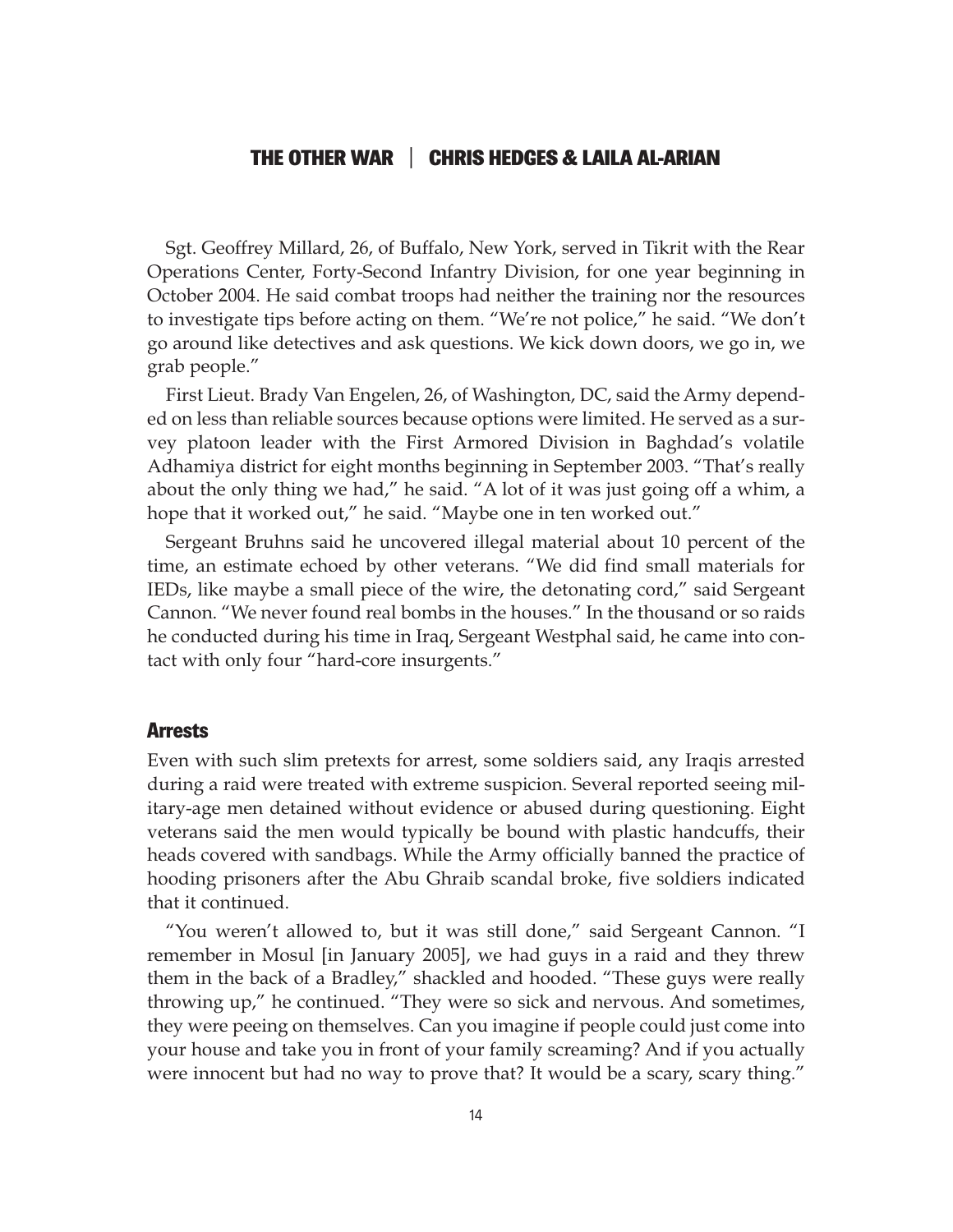Specialist Reppenhagen said he had only a vague idea about what constituted contraband during a raid. "Sometimes we didn't even have a translator, so we find some poster with Muqtada al-Sadr, Sistani or something, we don't know what it says on it. We just apprehend them, document that thing as evidence and send it on down the road and let other people deal with it."

Sergeant Bruhns, Sergeant Bocanegra and others said physical abuse of Iraqis during raids was common. "It was just soldiers being soldiers," Sergeant Bocanegra said. "You give them a lot of, too much, power that they never had before, and before you know it they're the ones kicking these guys while they're handcuffed. And then by you not catching [insurgents], when you do have someone say, 'Oh, this is a guy planting a roadside bomb' – and you don't even know if it's him or not – you just go in there and kick the shit out of him and take him in the back of a five-ton – take him to jail."

Tens of thousands of Iraqis – military officials estimate more than 60,000 – have been arrested and detained since the beginning of the occupation, leaving their families to navigate a complex, chaotic prison system in order to find them. Veterans we interviewed said the majority of detainees they encountered were either innocent or guilty of only minor infractions.

Sergeant Bocanegra said during the first two months of the war he was instructed to detain Iraqis based on their attire alone. "They were wearing Arab clothing and military-style boots, they were considered enemy combatants and you would cuff 'em and take 'em in," he said. "When you put something like that so broad, you're bound to have, out of a hundred, you're going to have ten at least that were, you know what I mean, innocent."

Sometime during the summer of 2003, Bocanegra said, the rules of engagement narrowed – somewhat. "I remember on some raids, anybody of military age would be taken," he said. "Say, for example, we went to some house looking for a 25-year-old male. We would look at an age group. Anybody from 15 to 30 might be a suspect." (Since returning from Iraq, Bocanegra has sought counseling for post-traumatic stress disorder and said his "mission" is to encourage others to do the same.)

Spc. Richard Murphy, 28, an Army Reservist from Pocono, Pennsylvania, who served part of his fifteen-month tour with the 800th Military Police Brigade in Abu Ghraib prison, said he was often struck by the lack of due process afforded the prisoners he guarded.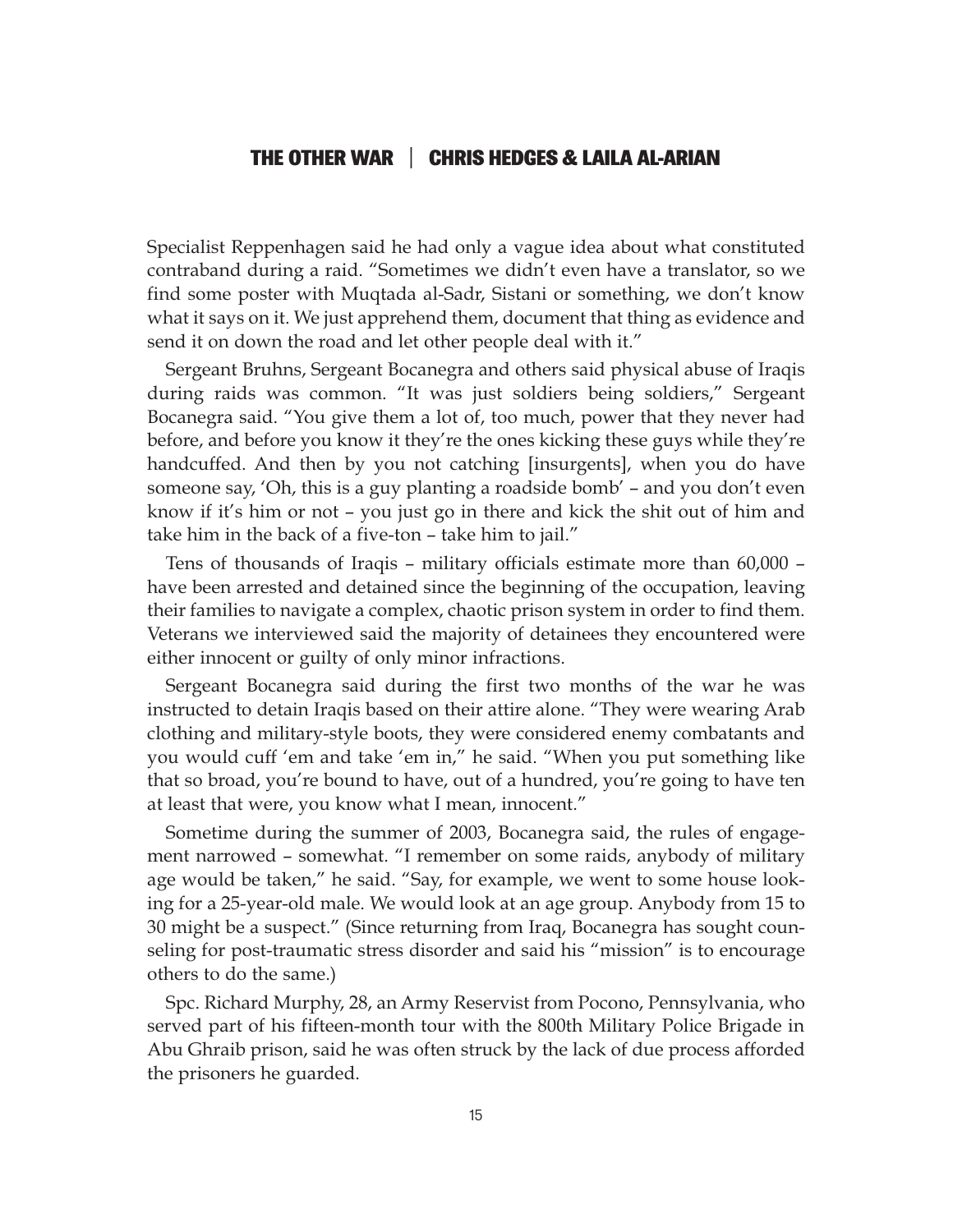Specialist Murphy initially went to Iraq in May 2003 to train Iraqi police in the southern city of Al Hillah but was transferred to Abu Ghraib in October 2003 when his unit replaced one that was rotating home. (He spoke with *The Nation* in October 2006, while not on active duty.) Shortly after his arrival there, he realized that the number of prisoners was growing "exponentially" while the amount of personnel remained stagnant. By the end of his six-month stint, Specialist Murphy was in charge of 320 prisoners, the majority of whom he was convinced were unjustly detained.

"I knew that a large percentage of these prisoners were innocent," he said. "Just living with these people for months you get to see their character.... In just listening to the prisoners' stories, I mean, I get the sense that a lot of them were just getting rounded up in big groups."

Specialist Murphy said one prisoner, a mentally impaired, blind albino who could "maybe see a few feet in front of his face" clearly did not belong in Abu Ghraib. "I thought to myself, What could he have possibly done?"

Specialist Murphy counted the prisoners twice a day, and the inmates would often ask him when they would be released or implore him to advocate on their behalf, which he would try to do through the JAG (Judge Advocate General) Corps office. The JAG officer Specialist Murphy dealt with would respond that it was out of his hands. "He would make his recommendations and he'd have to send it up to the next higher command," Specialist Murphy said. "It was just a snail's crawling process.... The system wasn't working."

Prisoners at the notorious facility rioted on November 24, 2003, to protest their living conditions, and Army Reserve Spc. Aidan Delgado, 25, of Sarasota, Florida, was there. He had deployed with the 320th Military Police Company to Talil Air Base, to serve in Nasiriya and Abu Ghraib for one year beginning in April 2003. Unlike the other troops in his unit, he did not respond to the riot. Four months earlier he had decided to stop carrying a loaded weapon.

Nine prisoners were killed and three wounded after soldiers opened fire during the riot, and Specialist Delgado's fellow soldiers returned with photographs of the events. The images, disturbingly similar to the incident described by Sergeant Mejía, shocked him. "It was very graphic," he said. "A head split open. One of them was of two soldiers in the back of the truck. They open the body bags of these prisoners that were shot in the head and [one soldier has] got an MRE spoon. He's reaching in to scoop out some of his brain, looking at the cam-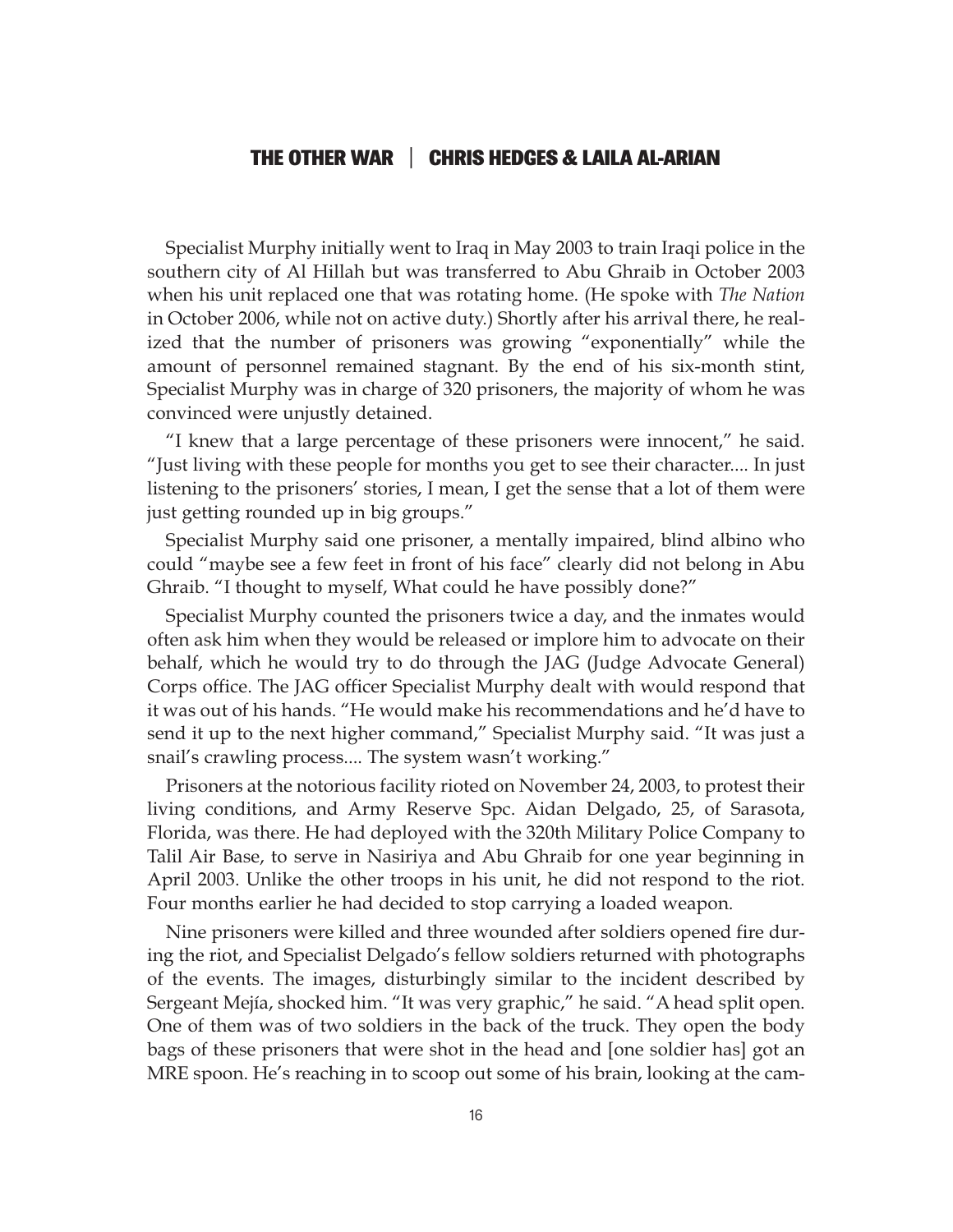era and he's smiling. And I said, 'These are some of our soldiers desecrating somebody's body. Something is seriously amiss.' I became convinced that this was excessive force, and this was brutality."

Spc. Patrick Resta, 29, a National Guardsman from Philadelphia, served in Jalula, where there was a small prison camp at his base. He was with the 252nd Armor, First Infantry Division, for nine months beginning in March 2004. He recalled his supervisor telling his platoon point-blank, "The Geneva Conventions don't exist at all in Iraq, and that's in writing if you want to see it."

The pivotal experience for Specialist Delgado came when, in the winter of 2003, he was assigned to battalion headquarters inside Abu Ghraib prison, where he worked with Maj. David DiNenna and Lieut. Col. Jerry Phillabaum, both implicated in the Taguba Report, the official Army investigation into the prison scandal. There, Delgado read reports on prisoners and updated a dry erase board with information on where in the large prison compound detainees were moved and held.

"That was when I totally walked away from the Army," Specialist Delgado said. "I read these rap sheets on all the prisoners in Abu Ghraib and what they were there for. I expected them to be terrorists, murderers, insurgents. I look down this roster and see petty theft, public drunkenness, forged coalition documents. These people are here for petty civilian crimes."

"These aren't terrorists," he recalled thinking. "These aren't our enemies. They're just ordinary people, and we're treating them this harshly." Specialist Delgado ultimately applied for conscientious objector status, which the Army approved in April 2004.

## **The Enemy**

American troops in Iraq lacked the training and support to communicate with or even understand Iraqi civilians, according to nineteen interviewees. Few spoke or read Arabic. They were offered little or no cultural or historical education about the country they controlled. Translators were either in short supply or unqualified. Any stereotypes about Islam and Arabs that soldiers and marines arrived with tended to solidify rapidly in the close confines of the military and the risky streets of Iraqi cities into a crude racism.

As Spc. Josh Middleton, 23, of New York City, who served in Baghdad and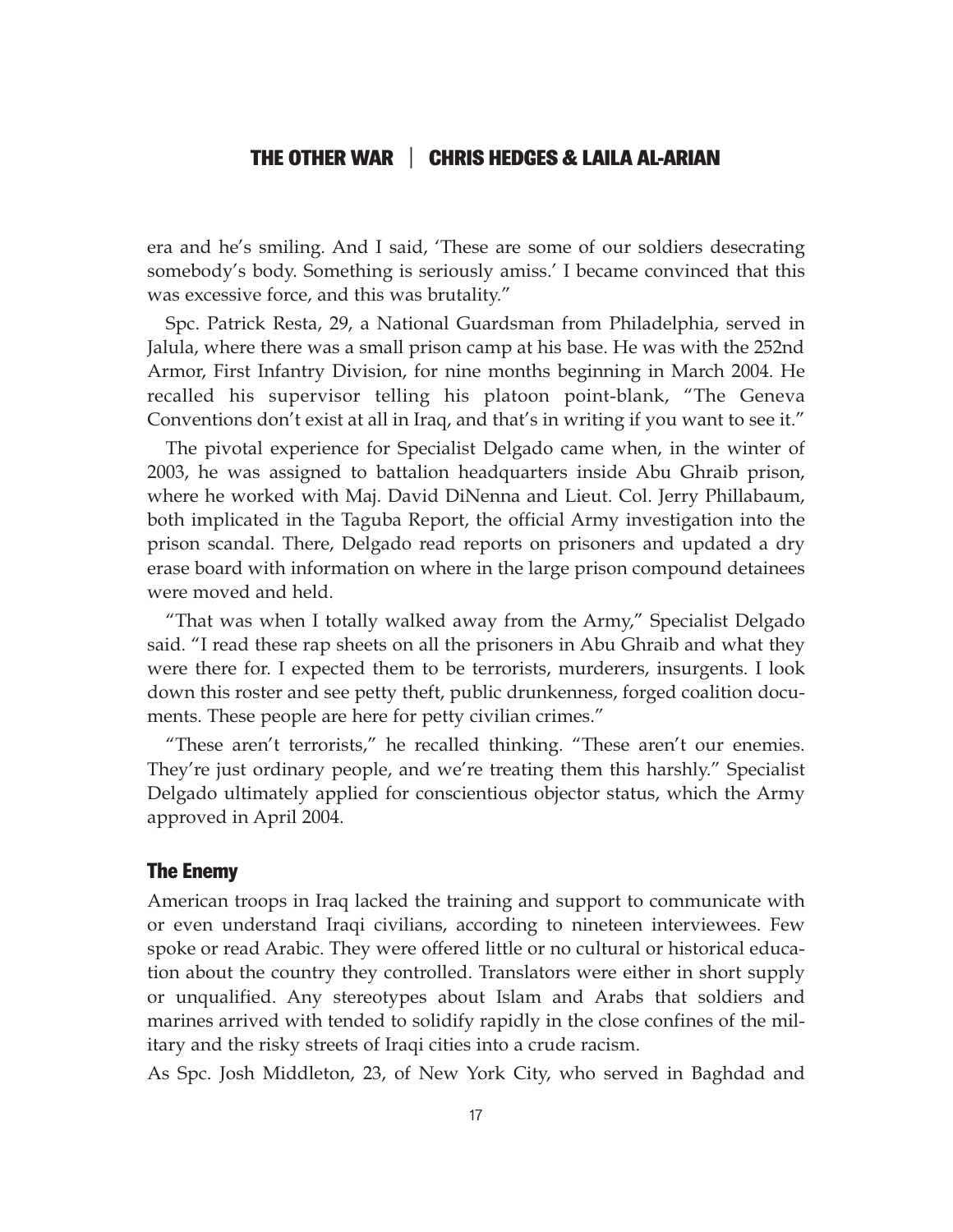Mosul with the Second Battalion, Eighty-Second Airborne Division, from December 2004 to March 2005, pointed out, 20-year-old soldiers went from the humiliation of training – "getting yelled at every day if you have a dirty weapon" – to the streets of Iraq, where "it's like life and death. And 40-year-old Iraqi men look at us with fear and we can – do you know what I mean? – we have this power that you can't have. That's really liberating. Life is just knocked down to this primal level."

In Iraq, Specialist Middleton said, "a lot of guys really supported that whole concept that, you know, if they don't speak English and they have darker skin, they're not as human as us, so we can do what we want."

In the scramble to get ready for Iraq, troops rarely learned more than how to say a handful of words in Arabic, depending mostly on a single manual, *A Country Handbook, a Field-Ready Reference Publication*, published by the Defense Department in September 2002. The book, as described by eight soldiers who received it, has pictures of Iraqi military vehicles, diagrams of how the Iraqi army is structured, images of Iraqi traffic signals and signs, and about four pages of basic Arabic phrases such as *Do you speak English? I am an American. I am lost.*

Iraqi culture, identity and customs were, according to at least a dozen soldiers and marines interviewed by *The Nation*, openly ridiculed in racist terms, with troops deriding "haji food," "haji music" and "haji homes." In the Muslim world, the word "haji" denotes someone who has made the pilgrimage to Mecca. But it is now used by American troops in the same way "gook" was used in Vietnam or "raghead" in Afghanistan.

"You can honestly see how the Iraqis in general or even Arabs in general are being, you know, kind of like dehumanized," said Specialist Englehart. "Like it was very common for United States soldiers to call them derogatory terms, like camel jockeys or Jihad Johnny or, you know, sand nigger."

According to Sergeant Millard and several others interviewed, "It becomes this racialized hatred towards Iraqis." And this racist language, as Specialist Harmon pointed out, likely played a role in the level of violence directed at Iraqi civilians. "By calling them names," he said, "they're not people anymore. They're just objects."

Several interviewees emphasized that the military did set up, for training pur-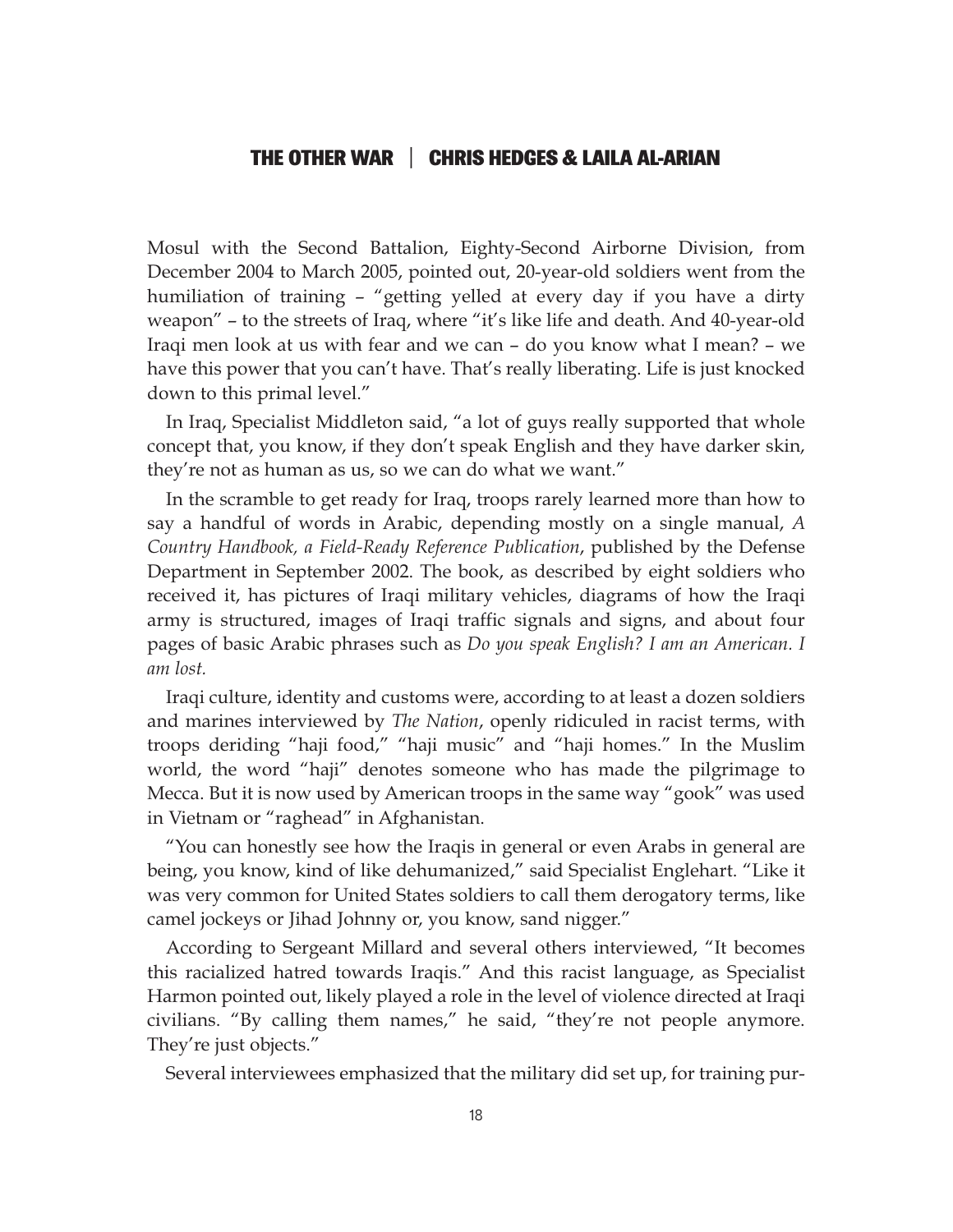poses, mock Iraqi villages peopled with actors who played the parts of civilians and insurgents. But they said that the constant danger in Iraq, and the fear it engendered, swiftly overtook such training.

"They were the law," Specialist Harmon said of the soldiers in his unit in Al-Rashidiya, near Baghdad, which participated in raids and convoys. "They were very mean, very mean-spirited to them. A lot of cursing at them. And I'm like, Dude, these people don't understand what you're saying.... They used to say a lot, 'Oh, they'll understand when the gun is in their face.'"

Those few veterans who said they did try to reach out to Iraqis encountered fierce hostility from those in their units.

"I had the night shift one night at the aid station," said Specialist Resta, recounting one such incident. "We were told from the first second that we arrived there, and this was in writing on the wall in our aid station, that we were not to treat Iraqi civilians unless they were about to die.... So these guys in the guard tower radio in, and they say they've got an Iraqi out there that's asking for a doctor.

"So it's really late at night, and I walk out there to the gate and I don't even see the guy at first, and they point out to him and he's standing there. Well, I mean he's sitting, leaned up against this concrete barrier – like the median of the highway – we had as you approached the gate. And he's sitting there leaned up against it and, uh, he's out there, if you want to go and check on him, he's out there. So I'm sitting there waiting for an interpreter, and the interpreter comes and I just walk out there in the open. And this guy, he has the shit kicked out of him. He was missing two teeth. He has a huge laceration on his head, he looked like he had broken his eye orbit and had some kind of injury to his knee."

The Iraqi, Specialist Resta said, pleaded with him in broken English for help. He told Specialist Resta that there were men near the base who were waiting to kill him.

"I open a bag and I'm trying to get bandages out and the guys in the guard tower are yelling at me, 'Get that fucking haji out of here,'" Specialist Resta said. "And I just look back at them and ignored them, and then they were saying, you know, 'He doesn't look like he's about to die to me,' 'Tell him to go cry back to the fuckin' IP [Iraqi police],' and, you know, a whole bunch of stuff like that. So, you know, I'm kind of ignoring them and trying to get the story from this guy,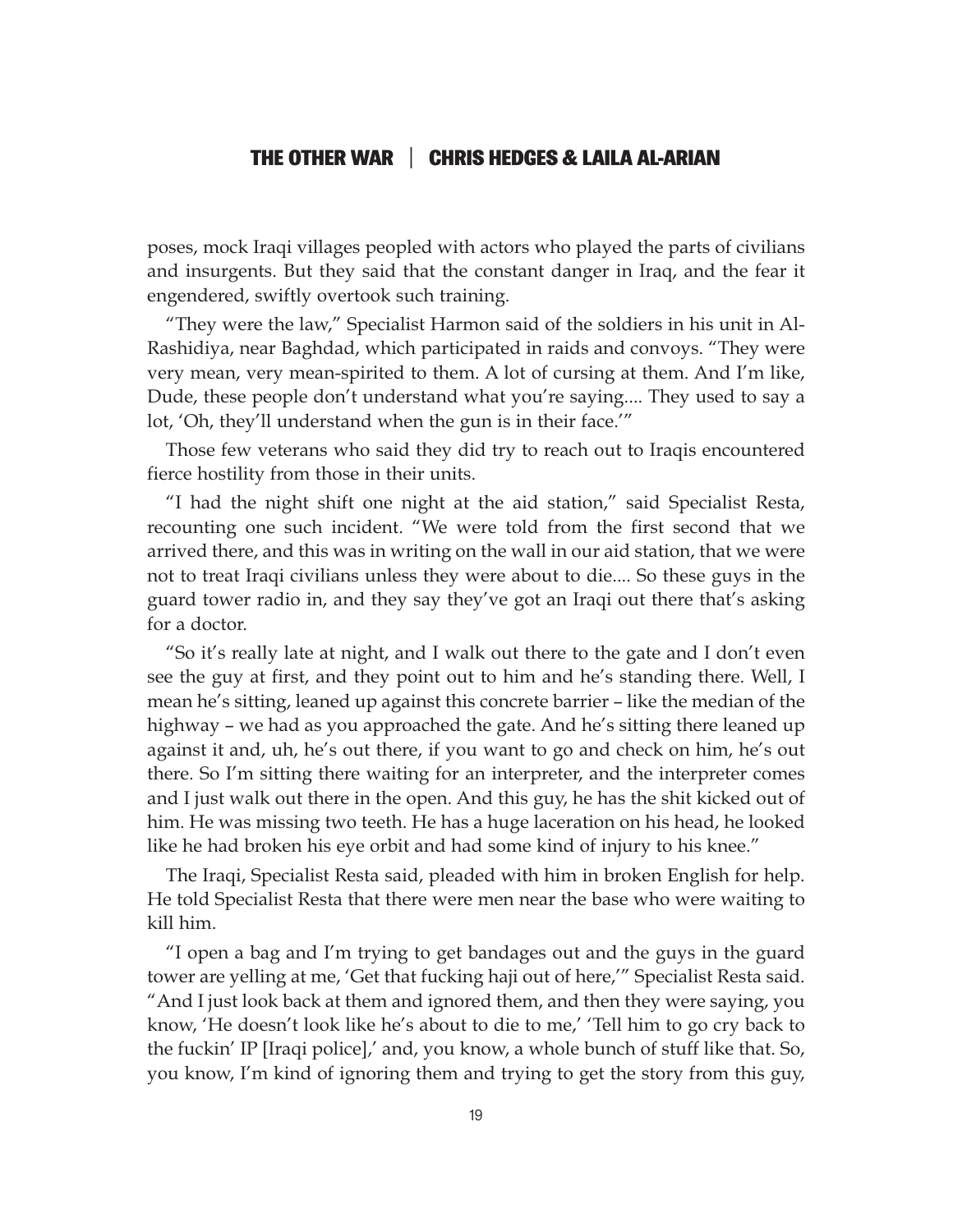and our doctor rolls up in an ambulance and from thirty to forty meters away looks out and says, shakes his head and says, 'You know, he looks fine, he's gonna be all right,' and walks back to the passenger side of the ambulance, you know, kind of like, Get your ass over here and drive me back up to the clinic. So I'm standing there, and the whole time both this doctor and the guards are yelling at me, you know, to get rid of this guy, and at one point they're yelling at me, when I'm saying, 'No, let's at least keep this guy here overnight, until it's light out,' because they wanted me to send him back out into the city, where he told me that people were waiting for him to kill him.

"When I asked if he'd be allowed to stay there, at least until it was light out, the response was, 'Are you hearing this shit? I think Doc is part fucking haji,'" Specialist Resta said.

Specialist Resta gave in to the pressure and denied the man aid. The interpreter, he recalled, was furious, telling him that he had effectively condemned the man to death.

"So I walk inside the gate and the interpreter helps him up and the guy turns around to walk away and the guys in the guard tower go, say, 'Tell him that if he comes back tonight he's going to get fucking shot,'" Specialist Resta said. "And the interpreter just stared at them and looked at me and then looked back at them, and they nod their head, like, Yeah, we mean it. So he yells it to the Iraqi and the guy just flinches and turns back over his shoulder, and the interpreter says it again and he starts walking away again, you know, crying like a little kid. And that was that."

## **Convoys**

Two dozen soldiers interviewed said that this callousness toward Iraqi civilians was particularly evident in the operation of supply convoys – operations in which they participated. These convoys are the arteries that sustain the occupation, ferrying items such as water, mail, maintenance parts, sewage, food and fuel across Iraq. And these strings of tractor-trailers, operated by KBR (formerly Kellogg, Brown & Root) and other private contractors, required daily protection by the US military. Typically, according to these interviewees, supply convoys consisted of twenty to thirty trucks stretching half a mile down the road, with a Humvee military escort in front and back and at least one more in the center.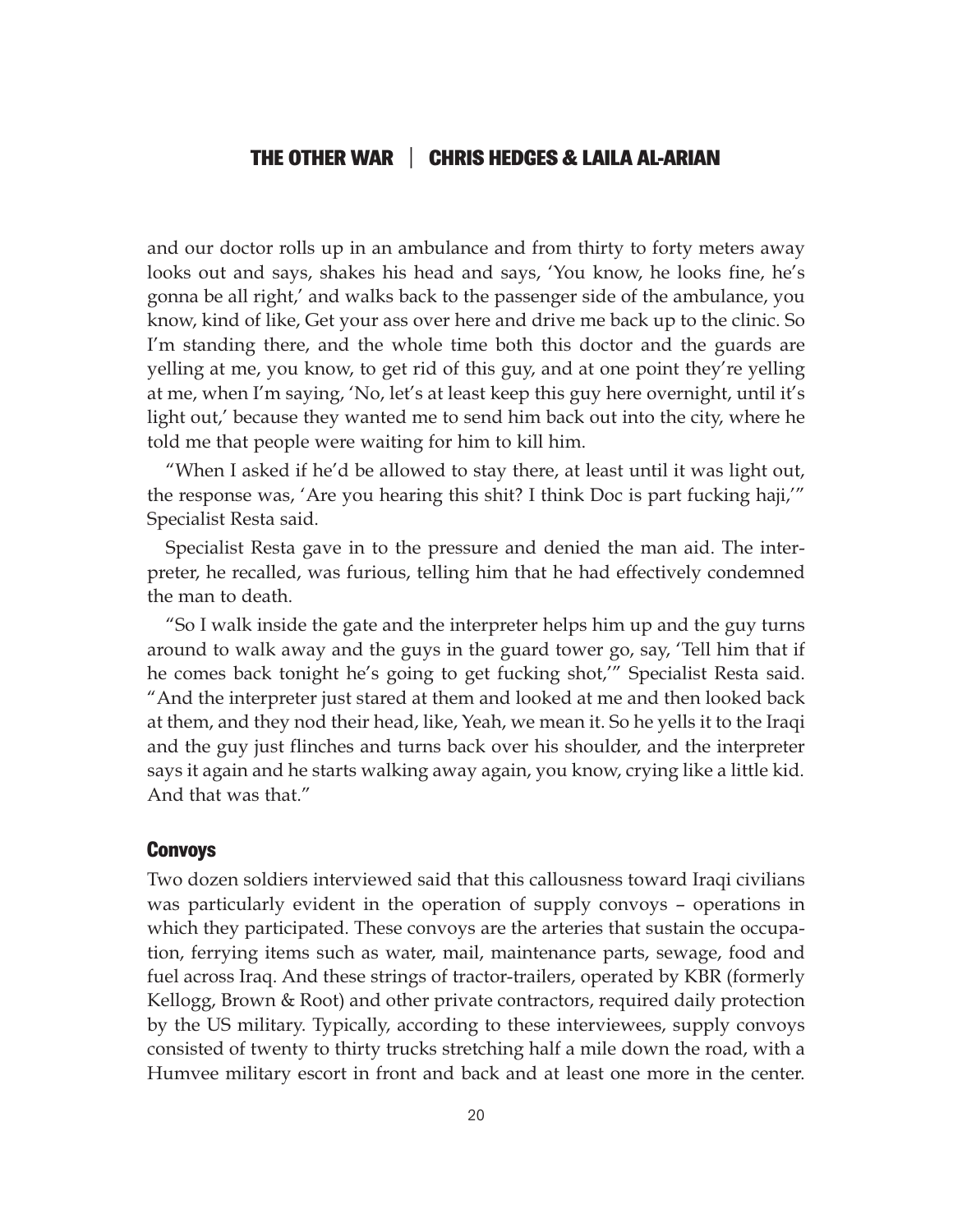Soldiers and marines also sometimes accompanied the drivers in the cabs of the tractor-trailers.

These convoys, ubiquitous in Iraq, were also, to many Iraqis, sources of wanton destruction.

According to descriptions culled from interviews with thirty-eight veterans who rode in convoys – guarding such runs as Kuwait to Nasiriya, Nasiriya to Baghdad and Balad to Kirkuk – when these columns of vehicles left their heavily fortified compounds they usually roared down the main supply routes, which often cut through densely populated areas, reaching speeds over sixty miles an hour. Governed by the rule that stagnation increases the likelihood of attack, convoys leapt meridians in traffic jams, ignored traffic signals, swerved without warning onto sidewalks, scattering pedestrians, and slammed into civilian vehicles, shoving them off the road. Iraqi civilians, including children, were frequently run over and killed. Veterans said they sometimes shot drivers of civilian cars that moved into convoy formations or attempted to pass convoys as a warning to other drivers to get out of the way.

"A moving target is harder to hit than a stationary one," said Sgt. Ben Flanders, 28, a National Guardsman from Concord, New Hampshire, who served in Balad with the 172nd Mountain Infantry for eleven months beginning in March 2004. Flanders ran convoy routes out of Camp Anaconda, about thirty miles north of Baghdad. "So speed was your friend. And certainly in terms of IED detonation, absolutely, speed and spacing were the two things that could really determine whether or not you were going to get injured or killed or if they just completely missed, which happened."

Following an explosion or ambush, soldiers in the heavily armed escort vehicles often fired indiscriminately in a furious effort to suppress further attacks, according to three veterans. The rapid bursts from belt-fed .50-caliber machine guns and SAWs (Squad Automatic Weapons, which can fire as many as 1,000 rounds per minute) left many civilians wounded or dead.

"One example I can give you, you know, we'd be cruising down the road in a convoy and all of the sudden, an IED blows up," said Spc. Ben Schrader, 27, of Grand Junction, Colorado. He served in Baquba with the 263rd Armor Battalion, First Infantry Division, from February 2004 to February 2005. "And, you know, you've got these scared kids on these guns, and they just start opening fire. And there could be innocent people everywhere. And I've seen this, I mean, on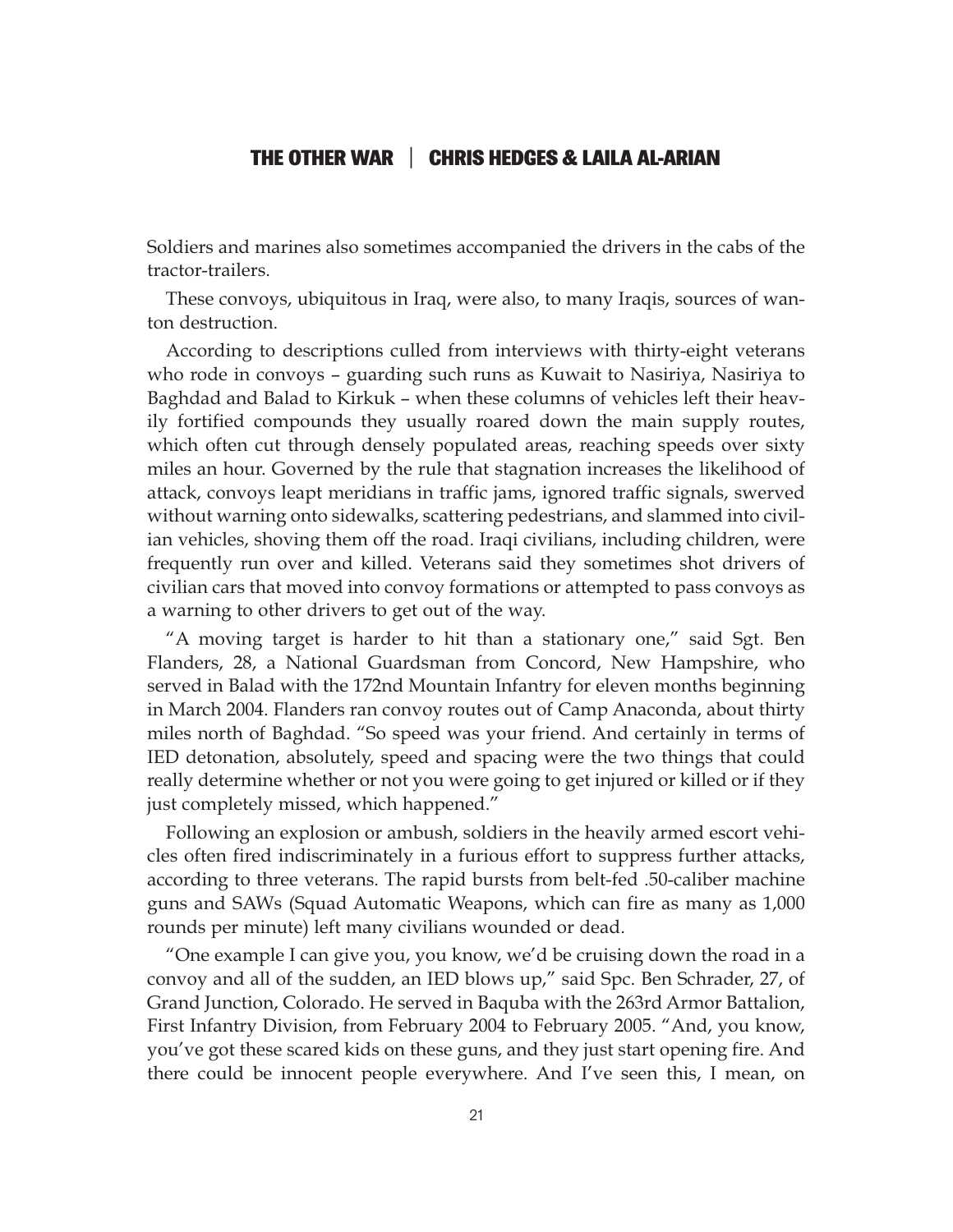numerous occasions where innocent people died because we're cruising down and a bomb goes off."

Several veterans said that IEDs, the preferred weapon of the Iraqi insurgency, were one of their greatest fears. Since the invasion in March 2003, IEDs have been responsible for killing more US troops – 39.2 percent of the more than 3,500 killed – than any other method, according to the Brookings Institution, which monitors deaths in Iraq. This past May, IED attacks claimed ninety lives, the highest number of fatalities from roadside bombs since the beginning of the war.

"The second you left the gate of your base, you were always worried," said Sergeant Flatt. "You were constantly watchful for IEDs. And you could never see them. I mean, it's just by pure luck who's getting killed and who's not. If you've been in firefights earlier that day or that week, you're even more stressed and insecure to a point where you're almost trigger-happy."

Sergeant Flatt was among twenty-four veterans who said they had witnessed or heard stories from those in their unit of unarmed civilians being shot or run over by convoys. These incidents, they said, were so numerous that many were never reported.

Sergeant Flatt recalled an incident in January 2005 when a convoy drove past him on one of the main highways in Mosul. "A car following got too close to their convoy," he said. "Basically, they took shots at the car. Warning shots, I don't know. But they shot the car. Well, one of the bullets happened to just pierce the windshield and went straight into the face of this woman in the car. And she was – well, as far as I know – instantly killed. I didn't pull her out of the car or anything. Her son was driving the car, and she had her – she had three little girls in the back seat. And they came up to us, because we were actually sitting in a defensive position right next to the hospital, the main hospital in Mosul, the civilian hospital. And they drove up and she was obviously dead. And the girls were crying."

On July 30, 2004, Sergeant Flanders was riding in the tail vehicle of a convoy on a pitch-black night, traveling from Camp Anaconda south to Taji, just north of Baghdad, when his unit was attacked with small-arms fire and RPGs (rocket-propelled grenades). He was about to get on the radio to warn the vehicle in front of him about the ambush when he saw his gunner unlock the turret and swivel it around in the direction of the shooting. He fired his MK-19, a 40-millimeter automatic grenade launcher capable of discharging up to 350 rounds per minute.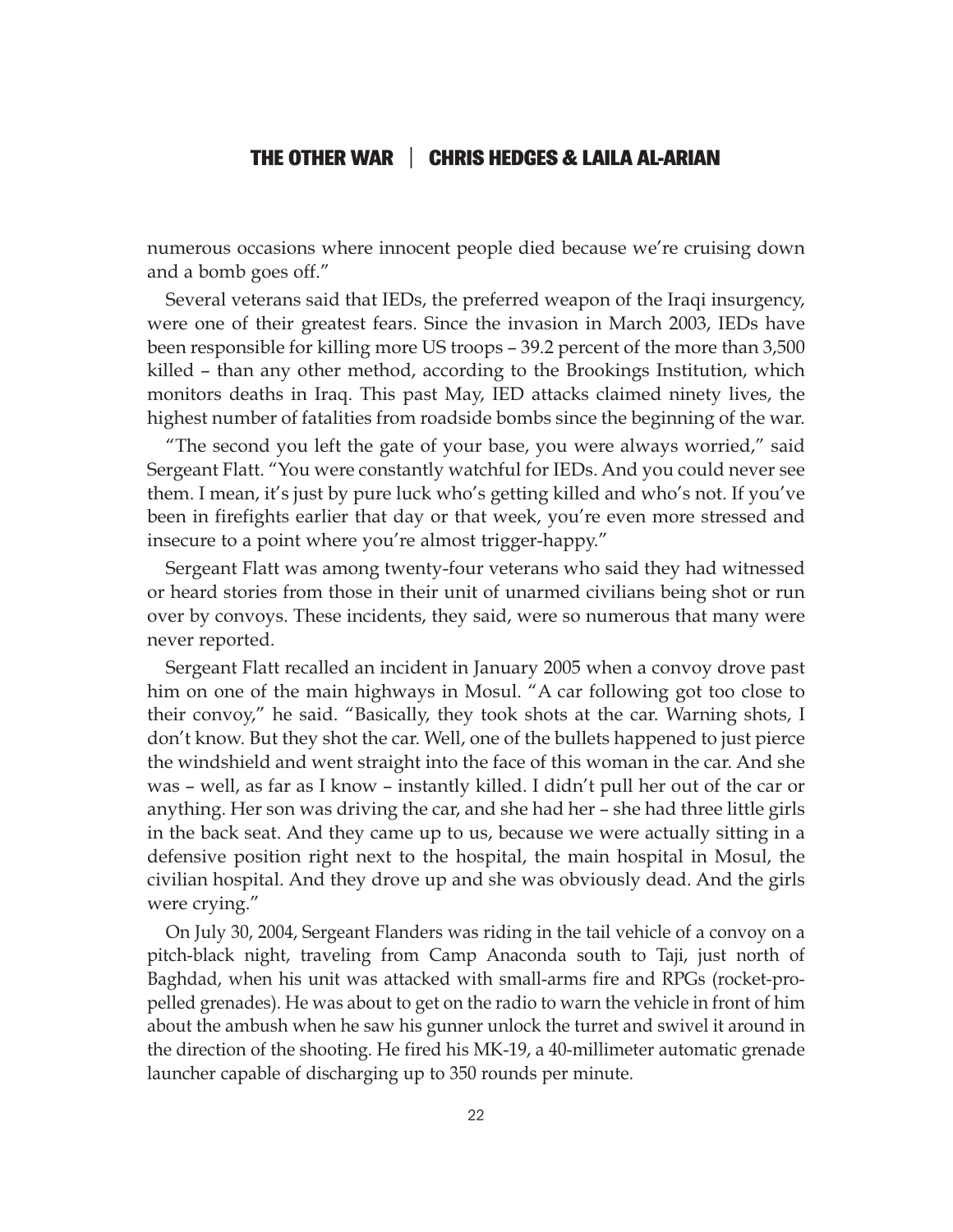"He's just holding the trigger down and it wound up jamming, so he didn't get off as many shots maybe as he wanted," Sergeant Flanders recalled. "But I said, 'How many did you get off?' 'Cause I knew they would be asking that. He said, 'Twenty-three.' He launched twenty-three grenades....

"I remember looking out the window and I saw a little hut, a little Iraqi house with a light on.... We were going so fast and obviously your adrenaline's – you're like tunnel vision, so you can't really see what's going on, you know? And it's dark out and all that stuff. I couldn't really see where the grenades were exploding, but it had to be exploding around the house or maybe even hit the house. Who knows? Who knows? And we were the last vehicle. We can't stop."

Convoys did not slow down or attempt to brake when civilians inadvertently got in front of their vehicles, according to the veterans who described them. Sgt. Kelly Dougherty, 29, from Cañon City, Colorado, was based at the Talil Air Base in Nasiriya with the Colorado National Guard's 220th Military Police Company for a year beginning in February 2003. She recounted one incident she investigated in January 2004 on a six-lane highway south of Nasiriya that resembled numerous incidents described by other veterans.

"It's like very barren desert, so most of the people that live there, they're nomadic or they live in just little villages and have, like, camels and goats and stuff," she recalled. "There was then a little boy – I would say he was about 10 because we didn't see the accident; we responded to it with the investigative team – a little Iraqi boy and he was crossing the highway with his, with three donkeys. A military convoy, transportation convoy driving north, hit him and the donkeys and killed all of them. When we got there, there were the dead donkeys and there was a little boy on the side of the road.

"We saw him there and, you know, we were upset because the convoy didn't even stop," she said. "They really, judging by the skid marks, they hardly even slowed down. But, I mean, that's basically – basically, your order is that you never stop."

Among supply convoys, there were enormous disparities based on the nationality of the drivers, according to Sergeant Flanders, who estimated that he ran more than 100 convoys in Balad, Baghdad, Falluja and Baquba. When drivers were not American, the trucks were often old, slow and prone to breakdowns, he said. The convoys operated by Nepalese, Egyptian or Pakistani drivers did not receive the same level of security, although the danger was more severe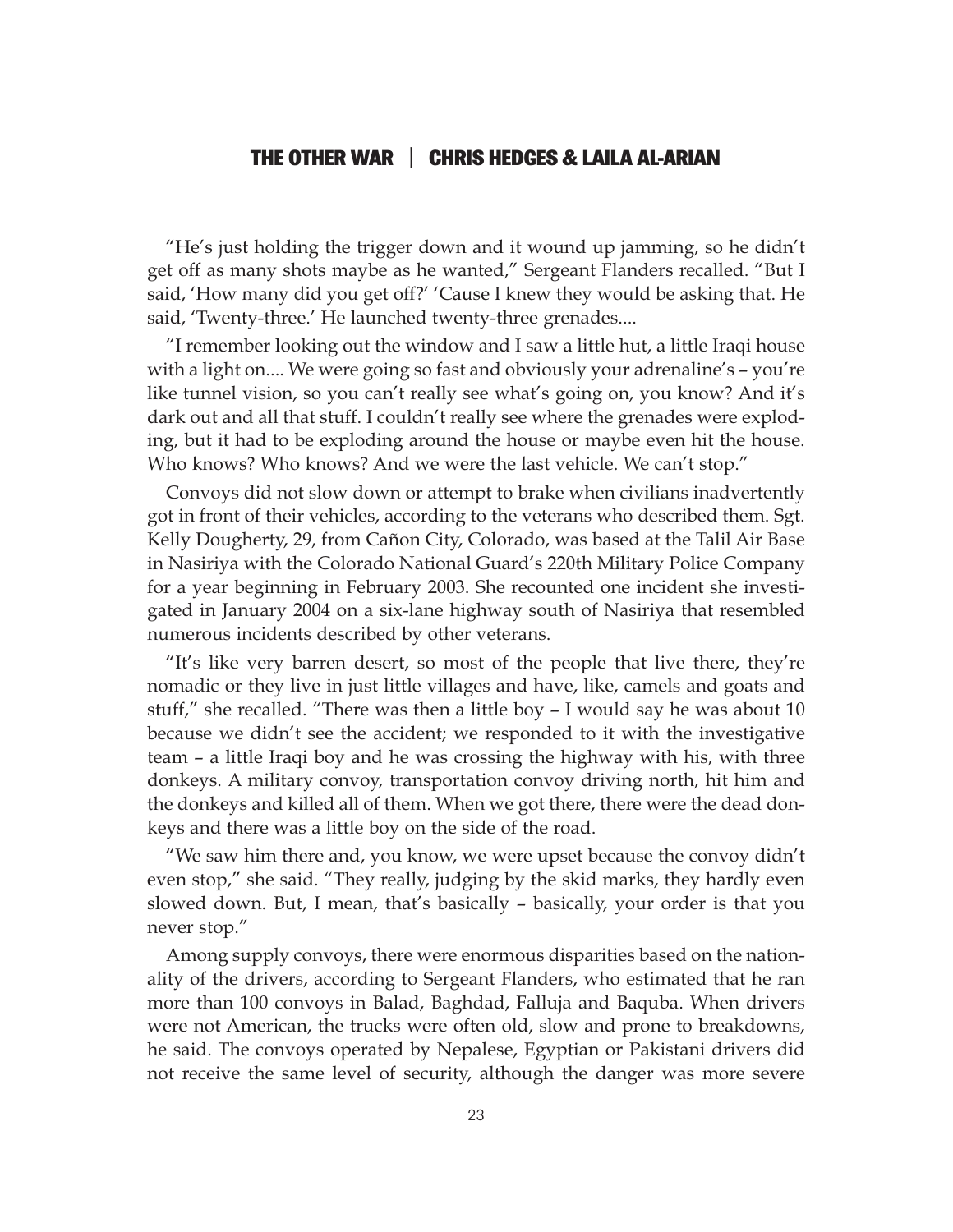because of the poor quality of their vehicles. American drivers were usually placed in convoys about half the length of those run by foreign nationals and were given superior vehicles, body armor and better security. Sergeant Flanders said troops disliked being assigned to convoys run by foreign nationals, especially since, when the aging vehicles broke down, they had to remain and protect them until they could be recovered.

"It just seemed insane to run civilians around the country," he added. "I mean, Iraq is such a security concern and it's so dangerous and yet we have KBR just riding around, unarmed.... Remember those terrible judgments that we made about what Iraq would look like postconflict? I think this is another incarnation of that misjudgment, which would be that, Oh, it'll be fine. We'll put a Humvee in front, we'll put a Humvee in back, we'll put a Humvee in the middle, and we'll just run with it.

"It was just shocking to me.... I was Army trained and I had a good gunner and I had radios and I could call on the radios and I could get an airstrike if I wanted to. I could get a Medevac.... And here these guys are just tooling around. And these guys are, like, they're promised the world. They're promised \$120,000, tax free, and what kind of people take those jobs? Down-on-their-lucktype people, you know? Grandmothers. There were grandmothers there. I escorted a grandmother there and she did great. We went through an ambush and one of her guys got shot, and she was cool, calm and collected. Wonderful, great, good for her. What the hell is she doing there?

"We're using these vulnerable, vulnerable convoys, which probably piss off more Iraqis than it actually helps in our relationship with them," Flanders said, "just so that we can have comfort and air-conditioning and sodas – great – and PlayStations and camping chairs and greeting cards and stupid T-shirts that say, Who's Your Baghdaddy?"

# **Patrols**

Soldiers and marines who participated in neighborhood patrols said they often used the same tactics as convoys – speed, aggressive firing – to reduce the risk of being ambushed or falling victim to IEDs. Sgt. Patrick Campbell, 29, of Camarillo, California, who frequently took part in patrols, said his unit fired often and without much warning on Iraqi civilians in a desperate bid to ward off attacks.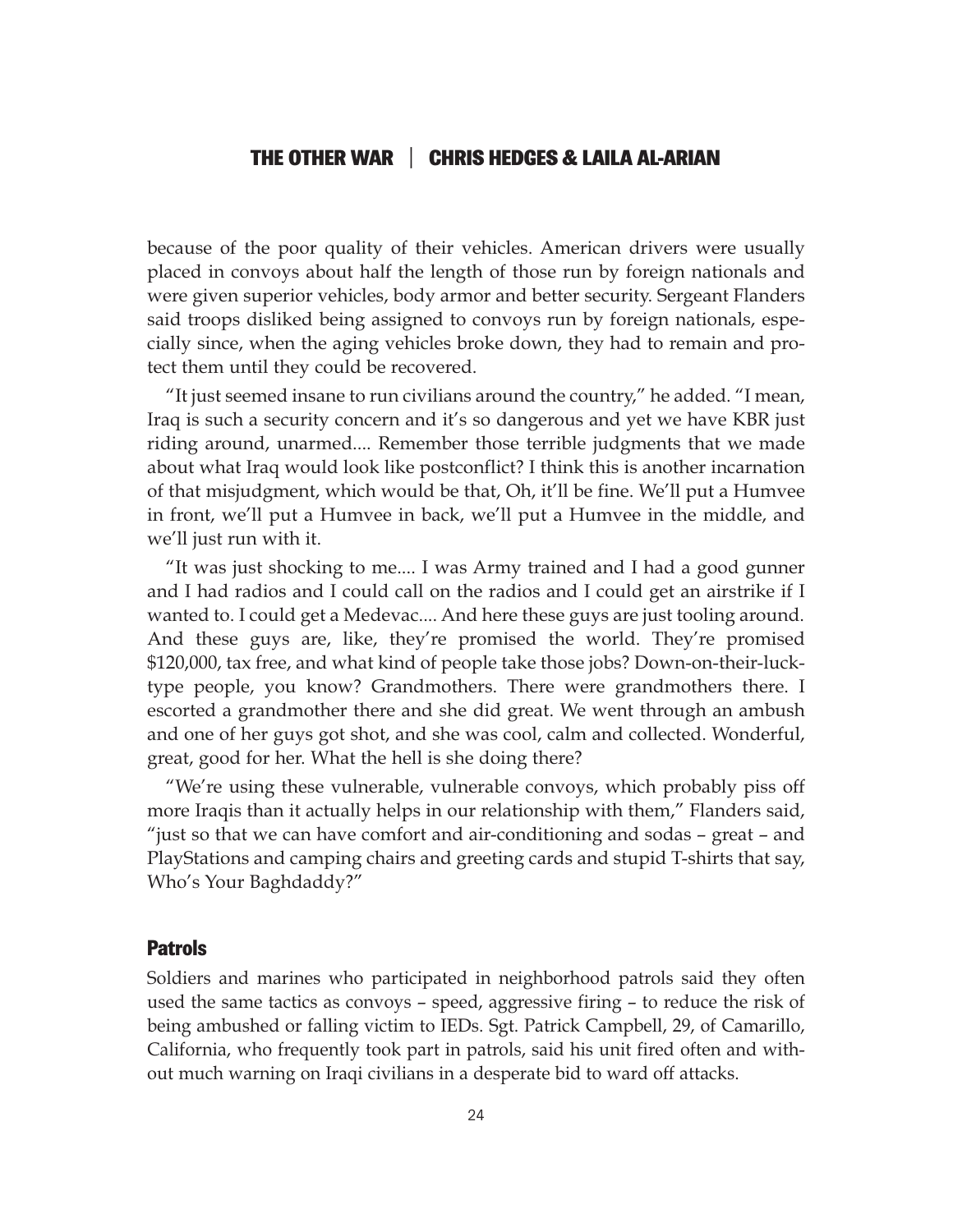"Every time we got on the highway," he said, "we were firing warning shots, causing accidents all the time. Cars screeching to a stop, going into the other intersection.... The problem is, if you slow down at an intersection more than once, that's where the next bomb is going to be because you know they watch. You know? And so if you slow down at the same choke point every time, guaranteed there's going to be a bomb there next couple of days. So getting onto a freeway or highway is a choke point 'cause you have to wait for traffic to stop. So you want to go as fast as you can, and that involves added risk to all the cars around you, all the civilian cars.

"The first Iraqi I saw killed was an Iraqi who got too close to our patrol," he said. "We were coming up an on-ramp. And he was coming down the highway. And they fired warning shots and he just didn't stop. He just merged right into the convoy and they opened up on him."

This took place sometime in the spring of 2005 in Khadamiya, in the northwest corner of Baghdad, Sergeant Campbell said. His unit fired into the man's car with a 240 Bravo, a heavy machine gun. "I heard three gunshots," he said. "We get about halfway down the road and...the guy in the car got out and he's covered in blood. And this is where...the impulse is just to keep going. There's no way that this guy knows who we are. We're just like every other patrol that goes up and down this road. I looked at my lieutenant and it wasn't even a discussion. We turned around and we went back.

"So I'm treating the guy. He has three gunshot wounds to the chest. Blood everywhere. And he keeps going in and out of consciousness. And when he finally stops breathing, I have to give him CPR. I take my right hand, I lift up his chin and I take my left hand and grab the back of his head to position his head, and as I take my left hand, my hand actually goes into his cranium. So I'm actually holding this man's brain in my hand. And what I realized was I had made a mistake. I had checked for exit wounds. But what I didn't know was the Humvee behind me, after the car failed to stop after the first three rounds, had fired twenty, thirty rounds into the car. I never heard it.

"I heard three rounds, I saw three holes, no exit wounds," he said. "I thought I knew what the situation was. So I didn't even treat this guy's injury to the head. Every medic I ever told is always like, Of course, I mean, the guy got shot in the head. There's nothing you could have done. And I'm pretty sure – I mean, you can't stop bleeding in the head like that. But this guy, I'm watching this guy,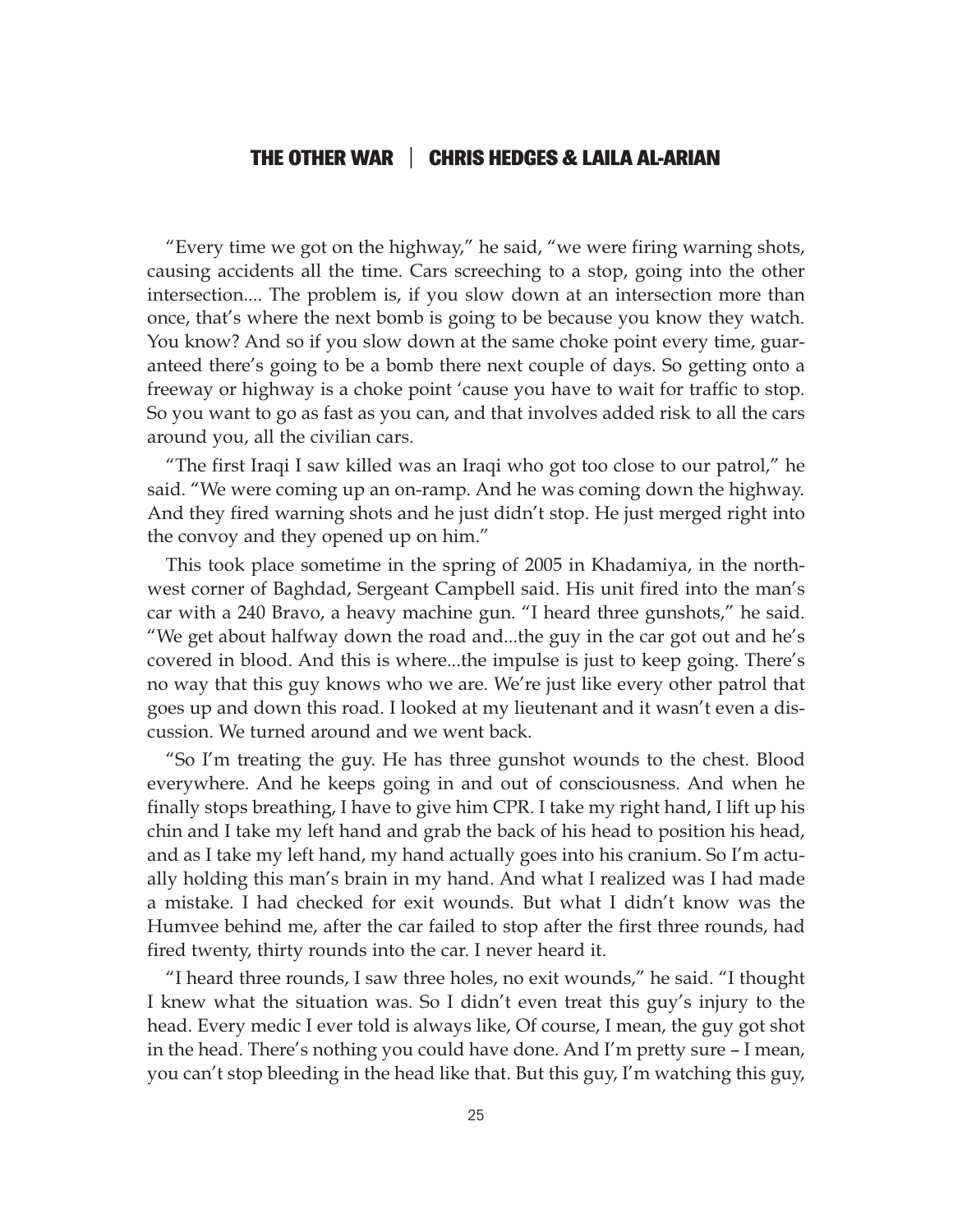who I know we shot because he got too close. His car was clean. There was no – didn't hear it, didn't see us, whatever it was. Dies, you know, dying in my arms."

While many veterans said the killing of civilians deeply disturbed them, they also said there was no other way to safely operate a patrol.

"You don't want to shoot kids, I mean, no one does," said Sergeant Campbell, as he began to describe an incident in the summer of 2005 recounted to him by several men in his unit. "But you have this: I remember my unit was coming along this elevated overpass. And this kid is in the trash pile below, pulls out an AK-47 and just decides he's going to start shooting. And you gotta understand...when you have spent nine months in a war zone, where no one – every time you've been shot at, you've never seen the person shooting at you, and you could never shoot back. Here's some guy, some 14-year-old kid with an AK-47, decides he's going to start shooting at this convoy. It was the most obscene thing you've ever seen. Every person got out and opened fire on this kid. Using the biggest weapons we could find, we ripped him to shreds." Sergeant Campbell was not present at the incident, which took place in Khadamiya, but he saw photographs and heard descriptions from several eyewitnesses in his unit.

"Everyone was so happy, like this release that they finally killed an insurgent," he said. "Then when they got there, they realized it was just a little kid. And I know that really fucked up a lot of people in the head.... They'd show all the pictures and some people were really happy, like, Oh, look what we did. And other people were like, I don't want to see that ever again."

The killing of unarmed Iraqis was so common many of the troops said it became an accepted part of the daily landscape. "The ground forces were put in that position," said First Lieut. Wade Zirkle of Shenandoah County, Virginia, who fought in Nasiriya and Falluja with the Second Light Armored Reconnaissance Battalion from March to May 2003. "You got a guy trying to kill me but he's firing from houses...with civilians around him, women and children. You know, what do you do? You don't want to risk shooting at him and shooting children at the same time. But at the same time, you don't want to die either."

Sergeant Dougherty recounted an incident north of Nasiriya in December 2003, when her squad leader shot an Iraqi civilian in the back. The shooting was described to her by a woman in her unit who treated the injury. "It was just, like,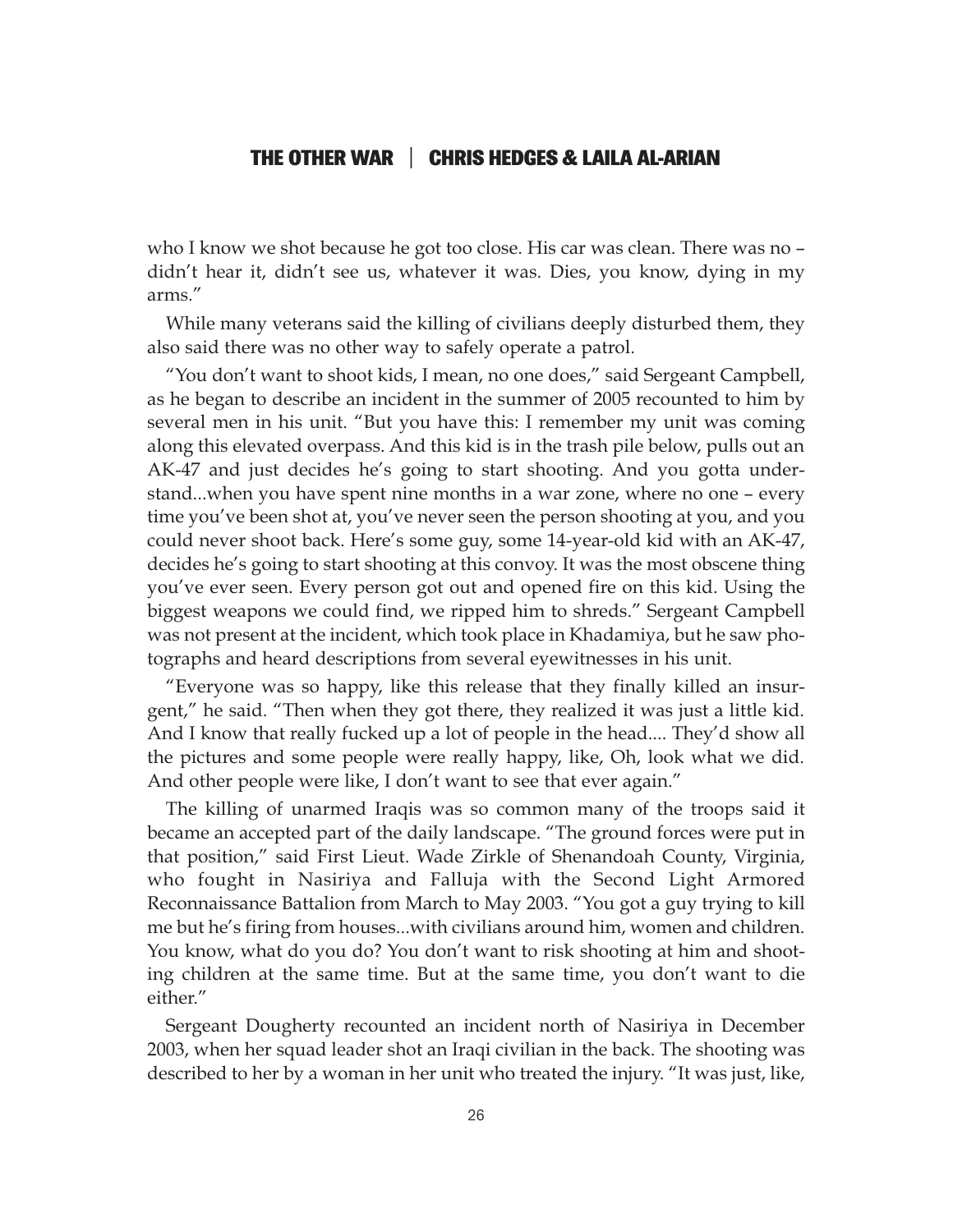the mentality of my squad leader was like, Oh, we have to kill them over here so I don't have to kill them back in Colorado," she said. "He just, like, seemed to view every Iraqi as like a potential terrorist."

Several interviewees said that, on occasion, these killings were justified by framing innocents as terrorists, typically following incidents when American troops fired on crowds of unarmed Iraqis. The troops would detain those who survived, accusing them of being insurgents, and plant AK-47s next to the bodies of those they had killed to make it seem as if the civilian dead were combatants. "It would always be an AK because they have so many of these weapons lying around," said Specialist Aoun. Cavalry scout Joe Hatcher, 26, of San Diego, said 9-millimeter handguns and even shovels – to make it look like the noncombatant was digging a hole to plant an IED – were used as well.

"Every good cop carries a throwaway," said Hatcher, who served with the Fourth Cavalry Regiment, First Squadron, in Ad Dawar, halfway between Tikrit and Samarra, from February 2004 to March 2005. "If you kill someone and they're unarmed, you just drop one on 'em." Those who survived such shootings then found themselves imprisoned as accused insurgents.

In the winter of 2004, Sergeant Campbell was driving near a particularly dangerous road in Abu Gharth, a town west of Baghdad, when he heard gunshots. Sergeant Campbell, who served as a medic in Abu Gharth with the 256th Infantry Brigade from November 2004 to October 2005, was told that Army snipers had fired fifty to sixty rounds at two insurgents who'd gotten out of their car to plant IEDs. One alleged insurgent was shot in the knees three or four times, treated and evacuated on a military helicopter, while the other man, who was treated for glass shards, was arrested and detained.

"I come to find out later that, while I was treating him, the snipers had planted – after they had searched and found nothing – they had planted bomb-making materials on the guy because they didn't want to be investigated for the shoot," Sergeant Campbell said. (He showed *The Nation* a photograph of one sniper with a radio in his pocket that he later planted as evidence.) "And to this day, I mean, I remember taking that guy to Abu Ghraib prison – the guy who didn't get shot – and just saying 'I'm sorry' because there was not a damn thing I could do about it.... I mean, I guess I have a moral obligation to say something, but I would have been kicked out of the unit in a heartbeat. I would've been a traitor."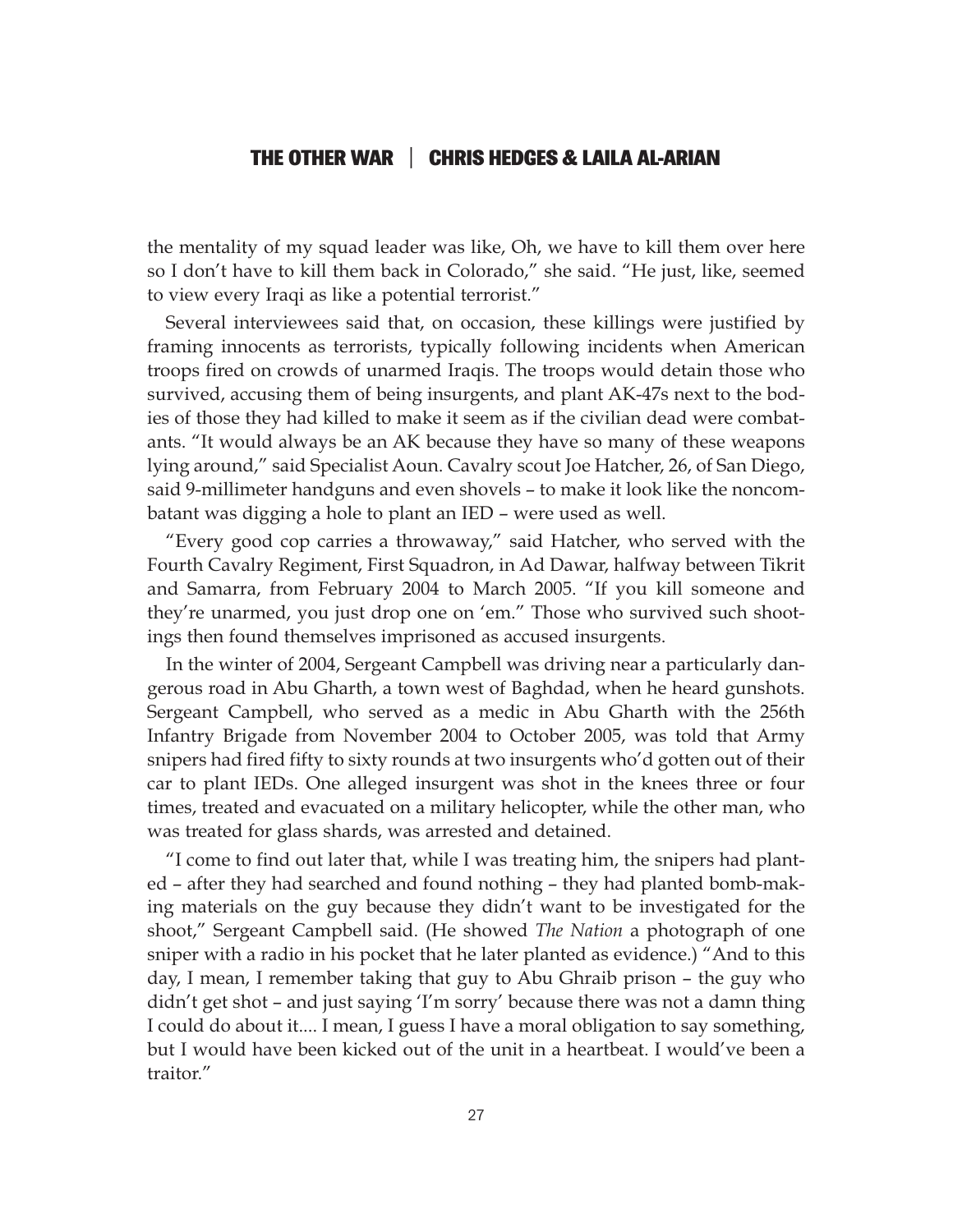# **Checkpoints**

The US military checkpoints dotted across Iraq, according to twenty-six soldiers and marines who were stationed at them or supplied them – in locales as diverse as Tikrit, Baghdad, Karbala, Samarra, Mosul and Kirkuk – were often deadly for civilians. Unarmed Iraqis were mistaken for insurgents, and the rules of engagement were blurred. Troops, fearing suicide bombs and rocket-propelled grenades, often fired on civilian cars. Nine of those soldiers said they had seen civilians being shot at checkpoints. These incidents were so common that the military could not investigate each one, some veterans said.

"Most of the time, it's a family," said Sergeant Cannon, who served at half a dozen checkpoints in Tikrit. "Every now and then, there is a bomb, you know, that's the scary part."

There were some permanent checkpoints stationed across the country, but for unsuspecting civilians, "flash checkpoints" were far more dangerous, according to eight veterans who were involved in setting them up. These impromptu security perimeters, thrown up at a moment's notice and quickly dismantled, were generally designed to catch insurgents in the act of trafficking weapons or explosives, people violating military-imposed curfews or suspects in bombings or drive-by shootings.

Iraqis had no way of knowing where these so-called "tactical control points" would crop up, interviewees said, so many would turn a corner at a high speed and became the unwitting targets of jumpy soldiers and marines.

"For me, it was really random," said Lieutenant Van Engelen. "I just picked a spot on a map that I thought was a high-volume area that might catch some people. We just set something up for half an hour to an hour and then we'd move on." There were no briefings before setting up checkpoints, he said.

Temporary checkpoints were safer for troops, according to the veterans, because they were less likely to serve as static targets for insurgents. "You do it real quick because you don't always want to announce your presence," said First Sgt. Perry Jefferies, 46, of Waco, Texas, who served with the Fourth Infantry Division from April to October 2003.

The temporary checkpoints themselves varied greatly. Lieutenant Van Engelen set up checkpoints using orange cones and fifty yards of concertina wire. He would assign a soldier to control the flow of traffic and direct drivers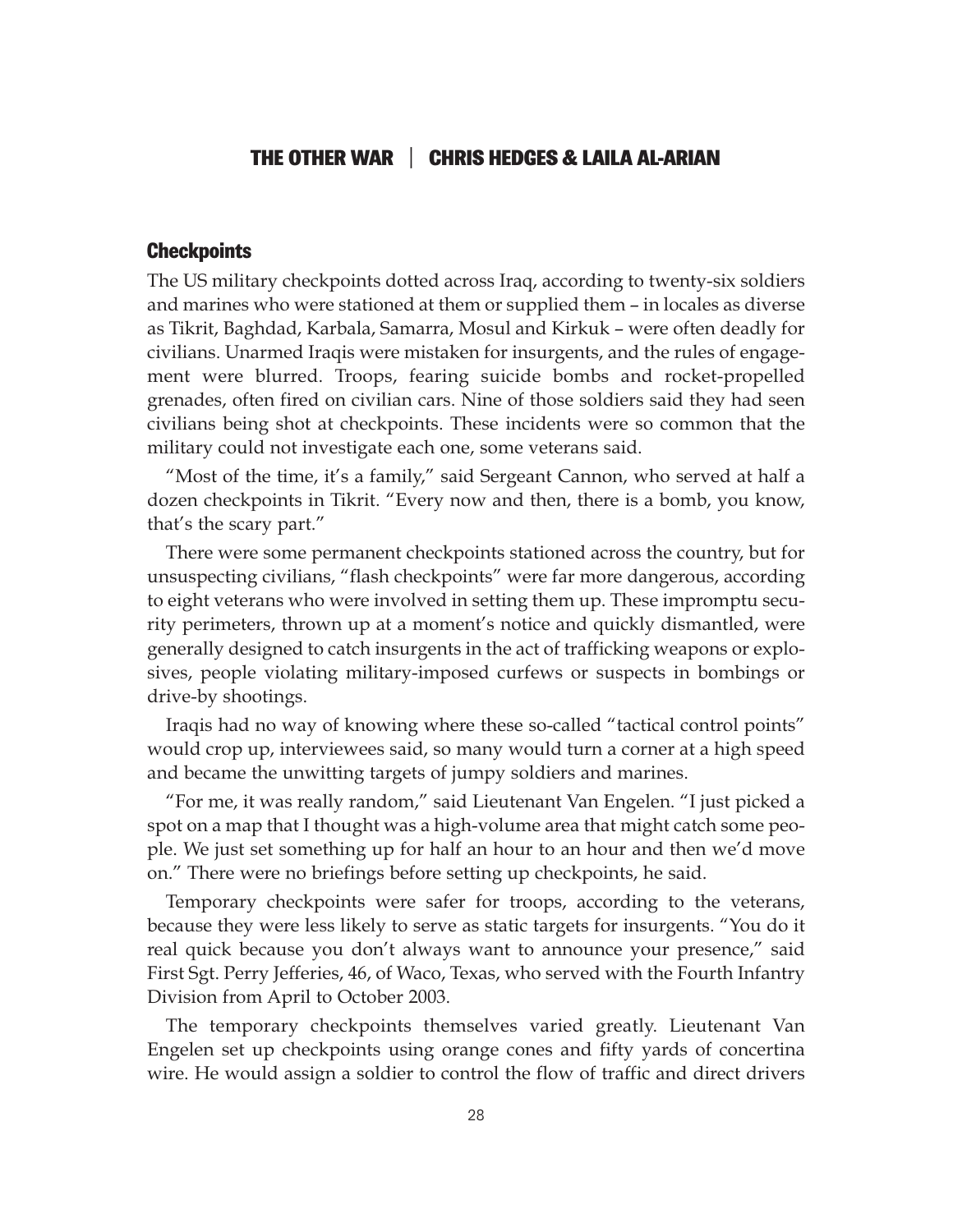through the wire, while others searched vehicles, questioned drivers and asked for identification. He said signs in English and Arabic warned Iraqis to stop; at night, troops used lasers, glow sticks or tracer bullets to signal cars through. When those weren't available, troops improvised by using flashlights sent them by family and friends back home.

"Baghdad is not well lit," said Sergeant Flanders. "There's not street lights everywhere. You can't really tell what's going on."

Other troops, however, said they constructed tactical control points that were hardly visible to drivers. "We didn't have cones, we didn't have nothing," recalled Sergeant Bocanegra, who said he served at more than ten checkpoints in Tikrit. "You literally put rocks on the side of the road and tell them to stop. And of course some cars are not going to see the rocks. I wouldn't even see the rocks myself."

According to Sergeant Flanders, the primary concern when assembling checkpoints was protecting the troops serving there. Humvees were positioned so that they could quickly drive away if necessary, and the heavy weapons mounted on them were placed "in the best possible position" to fire on vehicles that attempted to pass through the checkpoint without stopping. And the rules of engagement were often improvised, soldiers said.

"We were given a long list of that kind of stuff and, to be honest, a lot of the time we would look at it and throw it away," said Staff Sgt. James Zuelow, 39, a National Guardsman from Juneau, Alaska, who served in Baghdad in the Third Battalion, 297th Infantry Regiment, for a year beginning in January 2005. "A lot of it was written at such a high level it didn't apply."

At checkpoints, troops had to make split-second decisions on when to use lethal force, and veterans said fear often clouded their judgment.

Sgt. Matt Mardan, 31, of Minneapolis, served as a Marine scout sniper outside Falluja in 2004 and 2005 with the Third Battalion, First Marines. "People think that's dangerous, and it is," he said. "But I would do that any day of the week rather than be a marine sitting on a fucking checkpoint looking at cars."

No car that passes through a checkpoint is beyond suspicion, said Sergeant Dougherty. "You start looking at everyone as a criminal.... Is this the car that's going to try to run into me? Is this the car that has explosives in it? Or is this just someone who's confused?" The perpetual uncertainty, she said, is mentally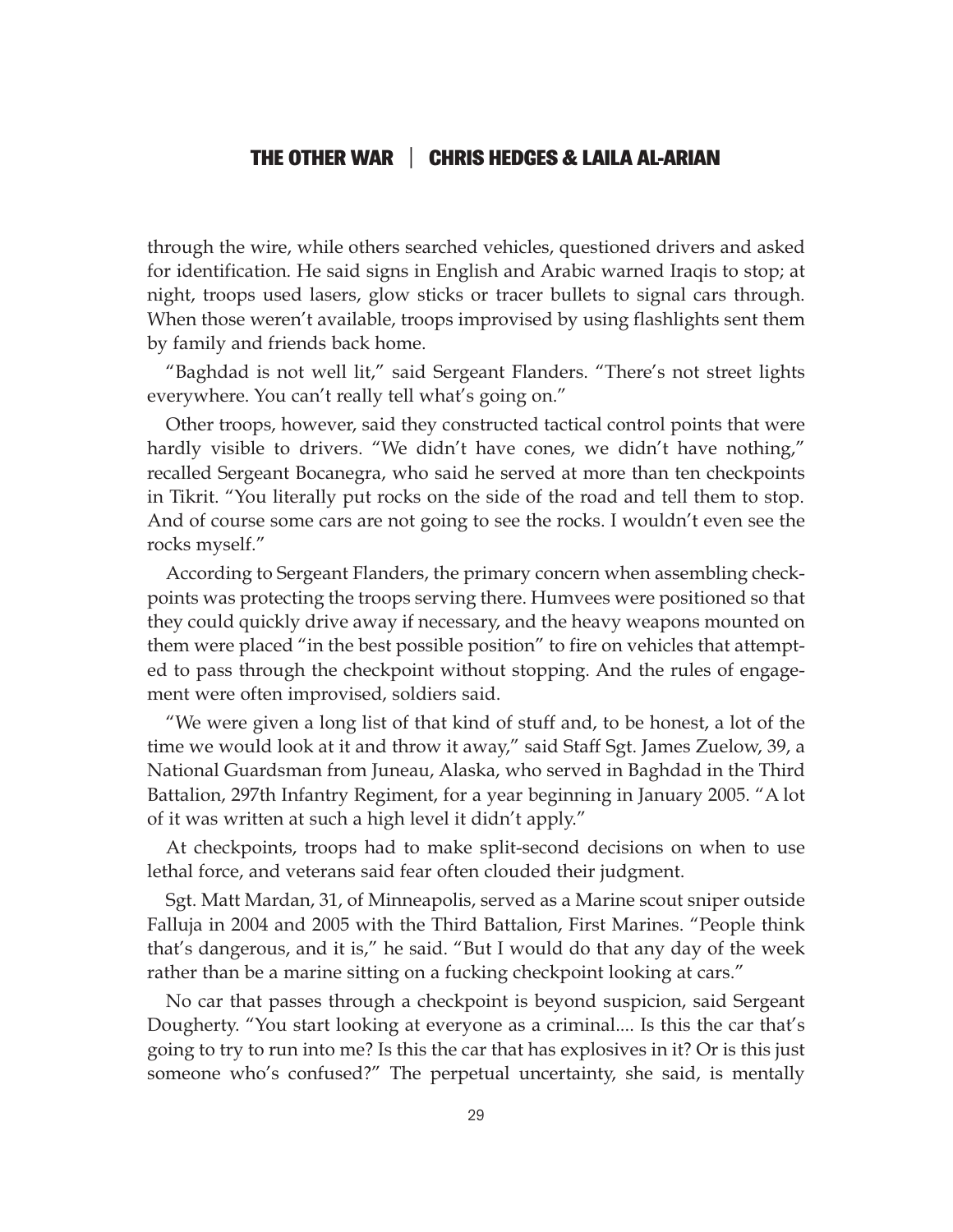exhausting and physically debilitating.

"In the moment, what's passing through your head is, Is this person a threat? Do I shoot to stop or do I shoot to kill?" said Lieutenant Morgenstein, who served in Al Anbar.

Sergeant Mejía recounted an incident in Ramadi in July 2003 when an unarmed man drove with his young son too close to a checkpoint. The father was decapitated in front of the small, terrified boy by a member of Sergeant Mejía's unit firing a heavy .50-caliber machine gun. By then, said Sergeant Mejía, who responded to the scene after the fact, "this sort of killing of civilians had long ceased to arouse much interest or even comment." The next month, Sergeant Mejía returned stateside for a two-week rest and refused to go back, launching a public protest over the treatment of Iraqis. (He was charged with desertion, sentenced to one year in prison and given a bad-conduct discharge.)

During the summer of 2005, Sergeant Millard, who served as an assistant to a general in Tikrit, attended a briefing on a checkpoint shooting, at which his role was to flip PowerPoint slides. "This unit sets up this traffic control point, and this 18-year-old kid is on top of an armored Humvee with a .50-caliber machine gun," he said. "This car speeds at him pretty quick and he makes a split-second decision that that's a suicide bomber, and he presses the butterfly trigger and puts 200 rounds in less than a minute into this vehicle. It killed the mother, a father and two kids. The boy was aged 4 and the daughter was aged 3. And they briefed this to the general. And they briefed it gruesome. I mean, they had pictures. They briefed it to him. And this colonel turns around to this full division staff and says, 'If these fucking hajis learned to drive, this shit wouldn't happen.'"

Whether or not commanding officers shared this attitude, interviewees said, troops were rarely held accountable for shooting civilians at checkpoints. Eight veterans described the prevailing attitude among them as "Better to be tried by twelve men than carried by six." Since the number of troops tried for killing civilians is so scant, interviewees said, they would risk court-martial over the possibility of injury or death.

#### **Rules of Engagement**

Indeed, several troops said the rules of engagement were fluid and designed to insure their safety above all else. Some said they were simply told they were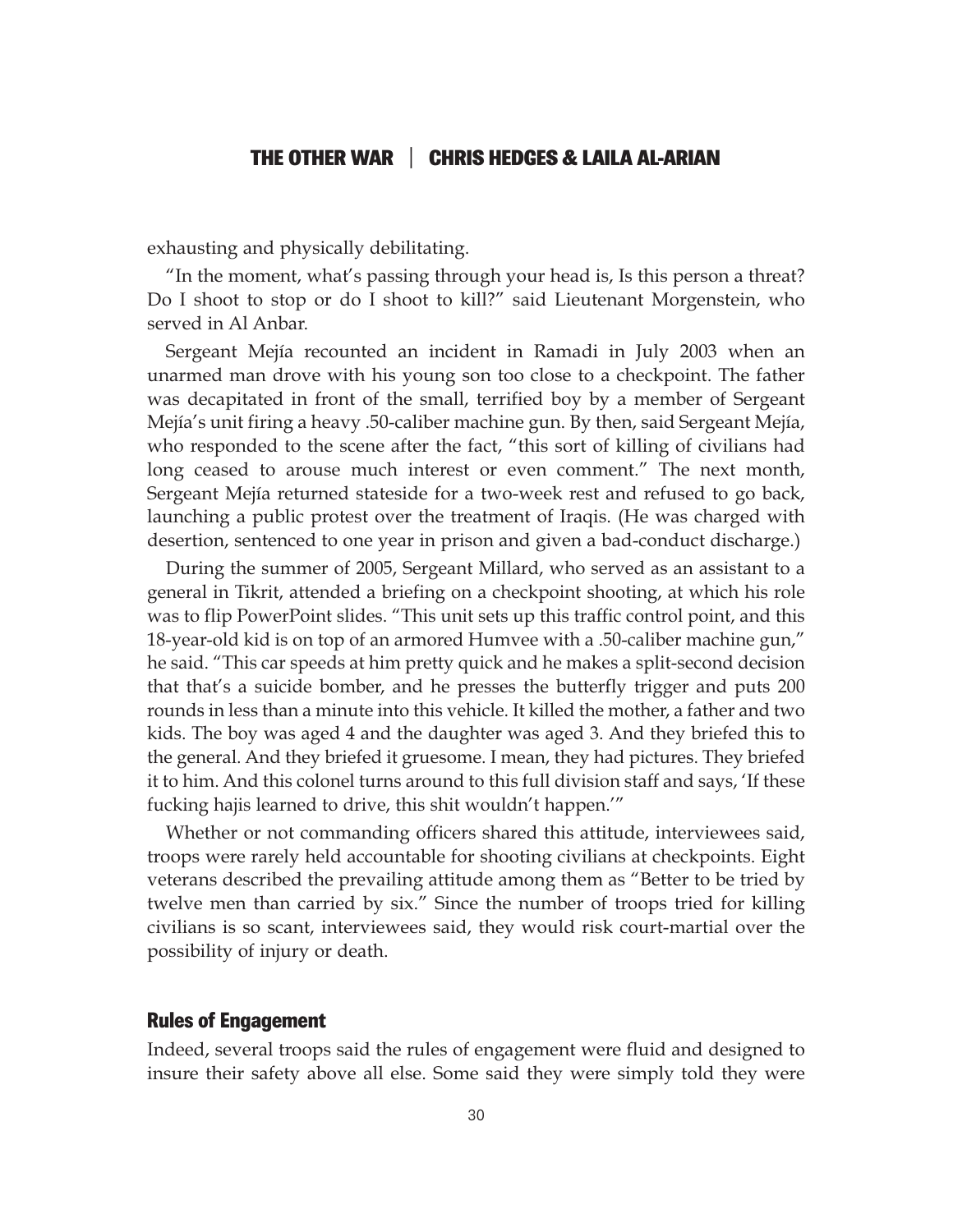authorized to shoot if they felt threatened, and what constituted a risk to their safety was open to wide interpretation. "Basically it always came down to selfdefense and better them than you," said Sgt. Bobby Yen, 28, of Atherton, California, who covered a variety of Army activities in Baghdad and Mosul as part of the 222nd Broadcast Operations Detachment for one year beginning in November 2003.

"Cover your own butt was the first rule of engagement," Lieutenant Van Engelen confirmed. "Someone could look at me the wrong way and I could claim my safety was in threat."

Lack of a uniform policy from service to service, base to base and year to year forced troops to rely on their own judgment, Sergeant Jefferies explained. "We didn't get straight-up rules," he said. "You got things like, 'Don't be aggressive' or 'Try not to shoot if you don't have to.' Well, what does that mean?"

Prior to deployment, Sergeant Flanders said, troops were trained on the five S's of escalation of force: Shout a warning, Shove (physically restrain), Show a weapon, Shoot non-lethal ammunition in a vehicle's engine block or tires, and Shoot to kill. Some troops said they carried the rules in their pockets or helmets on a small laminated card. "The escalation-of-force methodology was meant to be a guide to determine course of actions you should attempt before you shoot," he said. "'Shove' might be a step that gets skipped in a given situation. In vehicles, at night, how does 'Shout' work? Each soldier is not only drilled on the five S's but their inherent right for self-defense."

Some interviewees said their commanders discouraged this system of escalation. "There's no such thing as warning shots," Specialist Resta said he was told during his predeployment training at Fort Bragg. "I even specifically remember being told that it was better to kill them than to have somebody wounded and still alive."

Lieutenant Morgenstein said that when he arrived in Iraq in August 2004, the rules of engagement barred the use of warning shots. "We were trained that if someone is not armed, and they are not a threat, you never fire a warning shot because there is no need to shoot at all," he said. "You signal to them with some other means than bullets. If they are armed and they are a threat, you never fire a warning shot because...that just gives them a chance to kill you. I don't recall at this point if this was an ROE [rule of engagement] explicitly or simply part of our consistent training." But later on, he said, "we were told the ROE was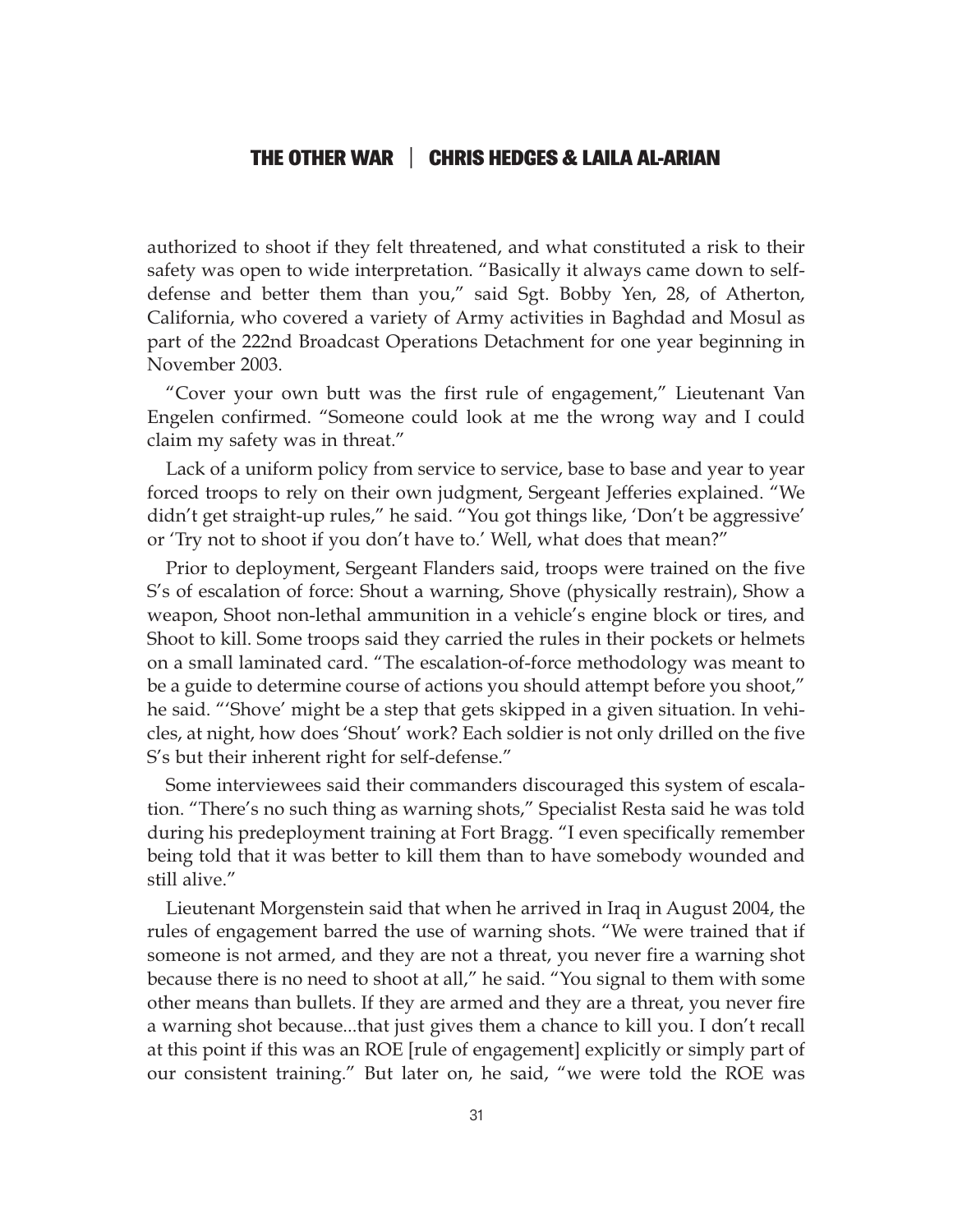changed" and that warning shots were now explicitly allowed in certain circumstances.

Sergeant Westphal said that by the time he arrived in Iraq earlier in 2004, the rules of engagement for checkpoints were more refined – at least where he served with the Army in Tikrit. "If they didn't stop, you were to fire a warning shot," said Sergeant Westphal. "If they still continued to come, you were instructed to escalate and point your weapon at their car. And if they still didn't stop, then, if you felt you were in danger and they were about to run your checkpoint or blow you up, you could engage."

In his initial training, Lieutenant Morgenstein said, marines were cautioned against the use of warning shots because "others around you could be hurt by the stray bullet," and in fact such incidents were not unusual. One evening in Baghdad, Sergeant Zuelow recalled, a van roared up to a checkpoint where another platoon in his company was stationed and a soldier fired a warning shot that bounced off the ground and killed the van's passenger. "That was a big wake-up call," he said, "and after that we discouraged warning shots of any kind."

Many checkpoint incidents went unreported, a number of veterans indicated, and the civilians killed were not included in the overall casualty count. Yet judging by the number of checkpoint shootings described to *The Nation* by veterans we interviewed, such shootings appear to be quite common.

Sergeant Flatt recounted one incident in Mosul in January 2005 when an elderly couple zipped past a checkpoint. "The car was approaching what was in my opinion a very poorly marked checkpoint, or not even a checkpoint at all, and probably didn't even see the soldiers," he said. "The guys got spooked and decided it was a possible threat, so they shot up the car. And they literally sat in the car for the next three days while we drove by them day after day."

In another incident, a man was driving his wife and three children in a pickup truck on a major highway north of the Euphrates, near Ramadi, on a rainy day in February or March 2005. When the man failed to stop at a checkpoint, a marine in a light-armored vehicle fired on the car, killing the wife and critically wounding the son. According to Lieutenant Morgenstein, a civil affairs officer, a JAG official gave the family condolences and about \$3,000 in compensation. "I mean, it's a terrible thing because there's no way to pay money to replace a family member," said Lieutenant Morgenstein, who was sometimes charged with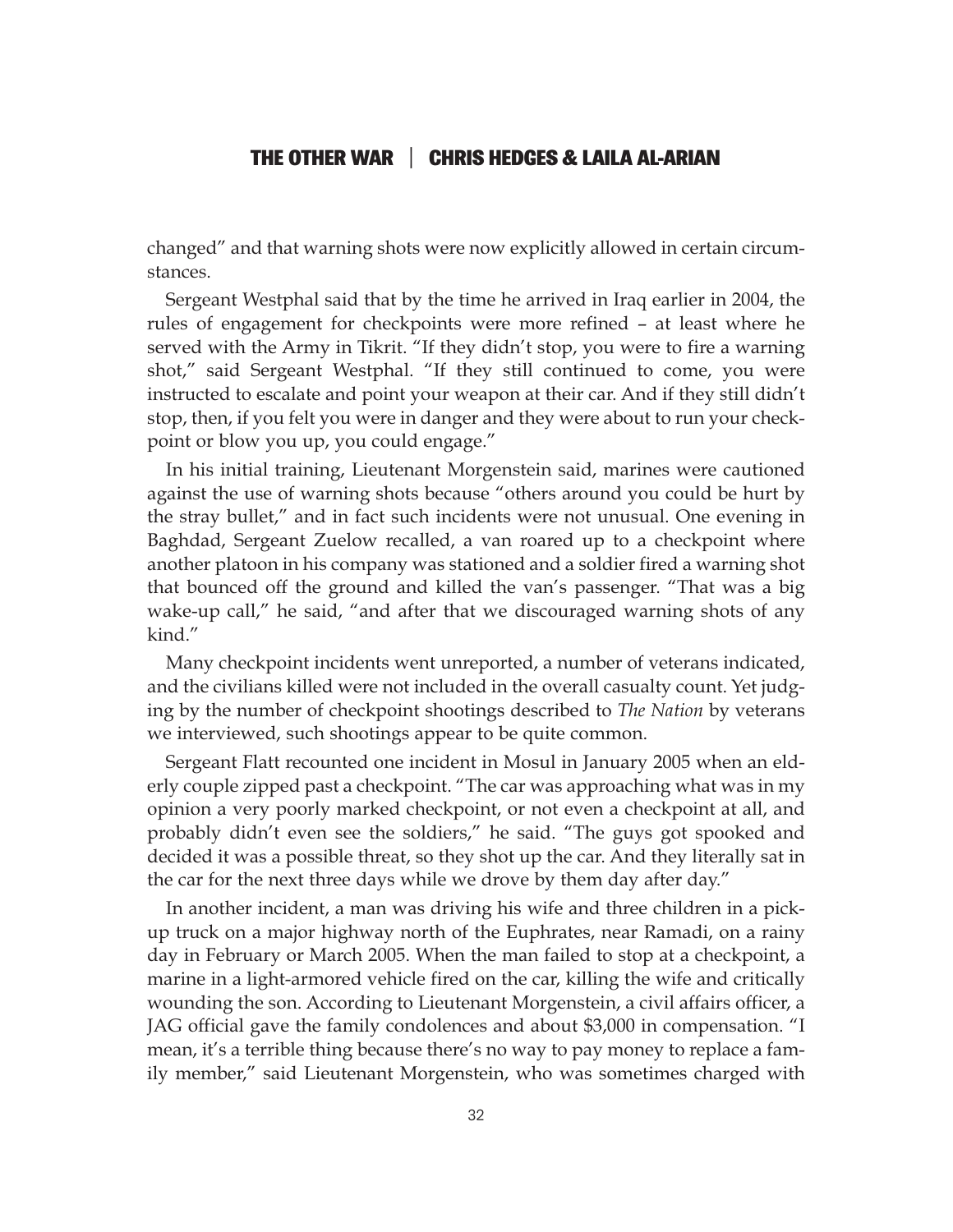apologizing to families for accidental deaths and offering them such compensation, called "condolence payments" or "solatia." "But it's an attempt to compensate for some of the costs of the funeral and all the expenses. It's an attempt to make a good-faith offering in a sign of regret and to say, you know, We didn't want this to happen. This is by accident." According to a May report from the Government Accountability Office, the Defense Department issued nearly \$31 million in solatia and condolence payments between 2003 and 2006 to civilians in Iraq and Afghanistan who were "killed, injured or incur[red] property damage as a result of U.S. or coalition forces' actions during combat." The study characterizes the payments as "expressions of sympathy or remorse...but not an admission of legal liability or fault." In Iraq, according to the report, civilians are paid up to \$2,500 for death, as much as \$1,500 for serious injuries and \$200 or more for minor injuries.

On one occasion, in Ramadi in late 2004, a man happened to drive down a road with his family minutes after a suicide bomber had hit a barrier during a cordon-and-search operation, Lieutenant Morgenstein said. The car's brakes failed and marines fired. The wife and her two children managed to escape from the car, but the man was fatally hit. The family was mistakenly told that he had survived, so Lieutenant Morgenstein had to set the record straight. "I've never done this before," he said. "I had to go tell this woman that her husband was actually dead. We gave her money, we gave her, like, ten crates of water, we gave the kids, I remember, maybe it was soccer balls and toys. We just didn't really know what else to do."

One such incident, which took place in Falluja in March 2003 and was reported on at the time by the BBC, even involved a group of plainclothes Iraqi policemen. Sergeant Mejía was told about the event by several soldiers who witnessed it.

The police officers were riding in a white pickup truck, chasing a BMW that had raced through a checkpoint. "The guy that the cops were chasing got through and I guess the soldiers got scared or nervous, so when the pickup truck came they opened fire on it," Sergeant Mejía said. "The Iraqi police tried to cease fire, but when the soldiers would not stop they defended themselves and there was a firefight between the soldiers and the cops. Not a single soldier was killed, but eight cops were."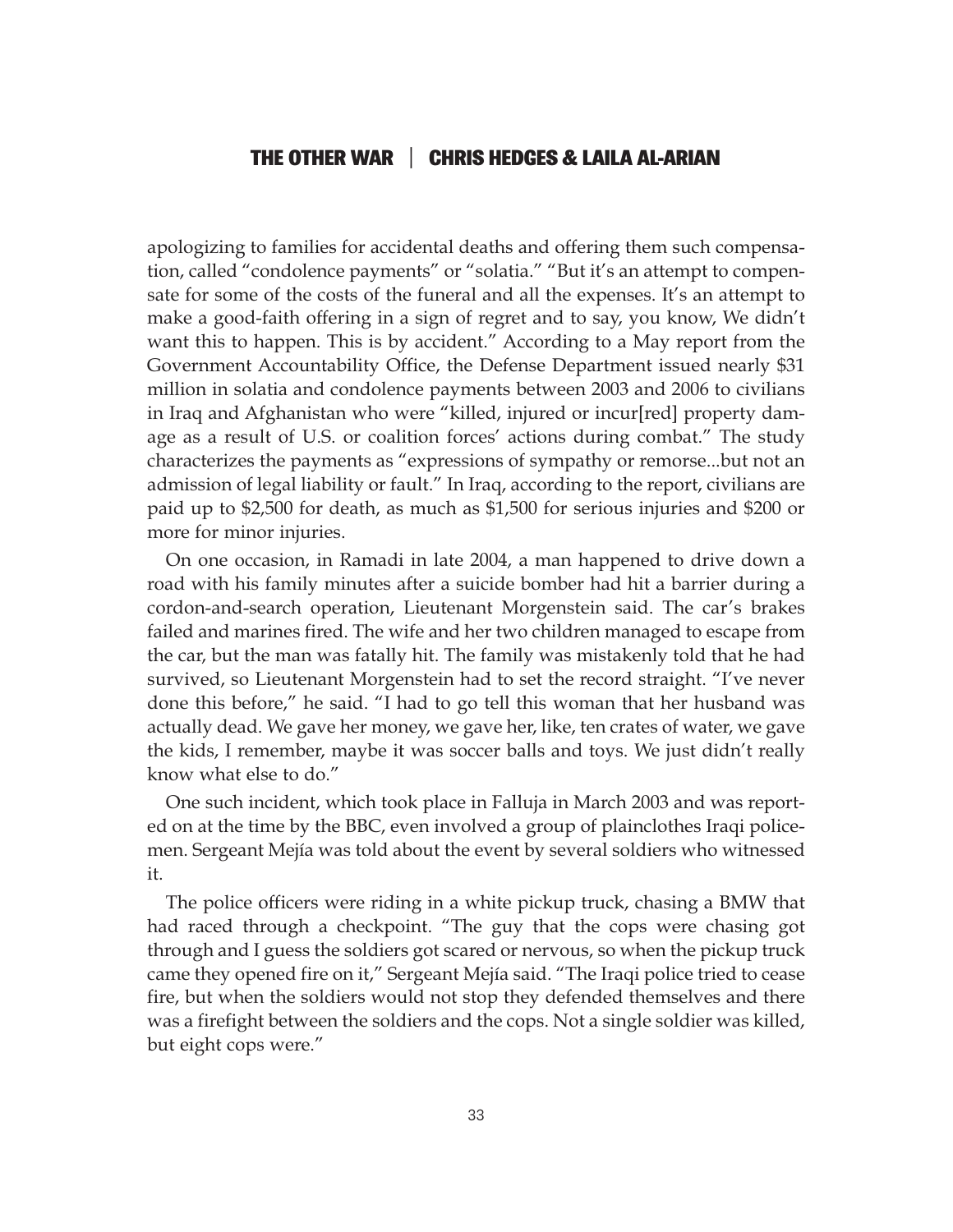## **Accountability**

A few veterans said checkpoint shootings resulted from basic miscommunication, incorrectly interpreted signals or cultural ignorance.

"As an American, you just put your hand up with your palm towards somebody and your fingers pointing to the sky," said Sergeant Jefferies, who was responsible for supplying fixed checkpoints in Diyala twice a day. "That means stop to most Americans, and that's a military hand signal that soldiers are taught that means stop. Closed fist, please freeze, but an open hand means stop. That's a sign you make at a checkpoint. To an Iraqi person, that means, Hello, come here. So you can see the problem that develops real quick. So you get on a checkpoint, and the soldiers think they're saying stop, stop, and the Iraqis think they're saying come here, come here. And the soldiers start hollering, so they try to come there faster. So soldiers holler more, and pretty soon you're shooting pregnant women."

"You can't tell the difference between these people at all," said Sergeant Mardan. "They all look Arab. They all have beards, facial hair. Honestly, it'll be like walking into China and trying to tell who's in the Communist Party and who's not. It's impossible."

But other veterans said that the frequent checkpoint shootings resulted from a lack of accountability. Critical decisions, they said, were often left to the individual soldier's or marine's discretion, and the military regularly endorsed these decisions without inquiry.

"Some units were so tight on their command and control that every time they fired one bullet, they had to write an investigative report," said Sergeant Campbell. But "we fired thousands of rounds without ever filing reports," he said. "And so it has to do with how much interaction and, you know, the relationship of the commanders to their units."

Cpt. Megan O'Connor said that in her unit every shooting incident was reported. O'Connor, 30, of Venice, California, served in Tikrit with the Fiftieth Main Support Battalion in the National Guard for a year beginning in December 2004, after which she joined the 2-28 Brigade Combat Team in Ramadi. But Captain O'Connor said that after viewing the reports and consulting with JAG officers, the colonel in her command would usually absolve the soldiers. "The bottom line is he always said, you know, We weren't there," she said. "We'll give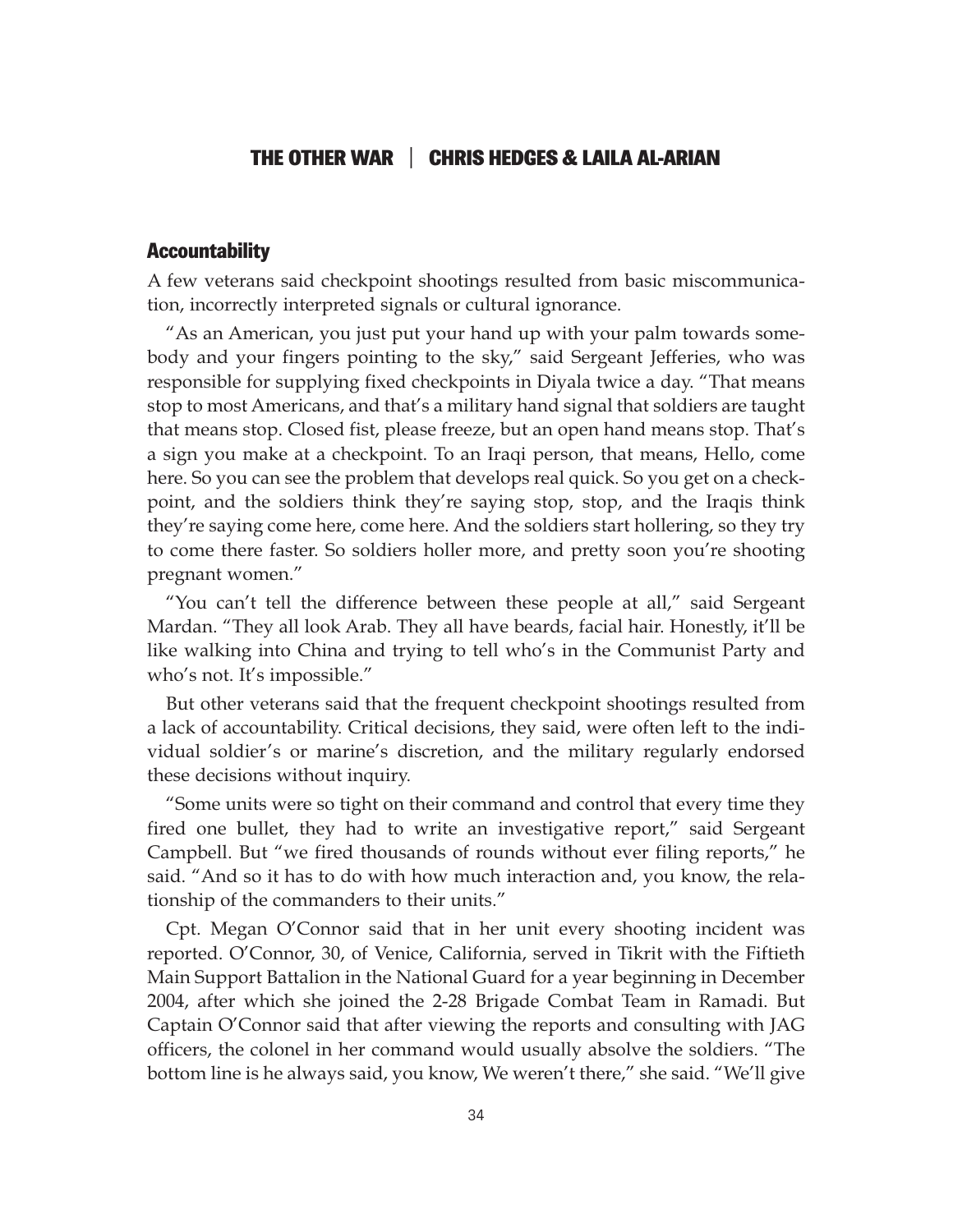them the benefit of the doubt, but make sure that they know that this is not OK and we're watching them."

Probes into roadblock killings were mere formalities, a few veterans said. "Even after a thorough investigation, there's not much that could be done," said Specialist Reppenhagen. "It's just the nature of the situation you're in. That's what's wrong. It's not individual atrocity. It's the fact that the entire war is an atrocity."

The March 2005 shooting death of Italian secret service agent Nicola Calipari at a checkpoint in Baghdad, however, caused the military to finally crack down on such accidents, said Sergeant Campbell, who served there. Yet this did not necessarily lead to greater accountability. "Needless to say, our unit was under a lot of scrutiny not to shoot any more people than we already had to because we were kind of a run-and-gun place," said Sergeant Campbell. "One of the things they did was they started saying, Every time you shoot someone or shoot a car, you have to fill out a 15-[6] or whatever the investigation is. Well, that investigation is really onerous for the soldiers. It's like a 'You're guilty' investigation almost – it feels as though. So commanders just stopped reporting shootings. There was no incentive for them to say, Yeah, we shot so-and-so's car."

(Sergeant Campbell said he believes the number of checkpoint shootings did decrease after the high-profile incident, but that was mostly because soldiers were now required to use pinpoint lasers at night. "I think they reduced, from when we started to when we left, the number of Iraqi civilians dying at checkpoints from one a day to one a week," he said. "Inherent in that number, like all statistics, is those are reported shootings.")

Fearing a backlash against these shootings of civilians, Lieutenant Morgenstein gave a class in late 2004 at his battalion headquarters in Ramadi to all the battalion's officers and most of its senior noncommissioned officers during which he asked them to put themselves in the Iraqis' place.

"I told them the obvious, which is, everyone we wound or kill that isn't an insurgent, hurts us," he said. "Because I guarantee you, down the road, that means a wounded or killed marine or soldier.... One, it's the right thing to do to not wound or shoot someone who isn't an insurgent. But two, out of self-preservation and self-interest, we don't want that to happen because they're going to come back with a vengeance."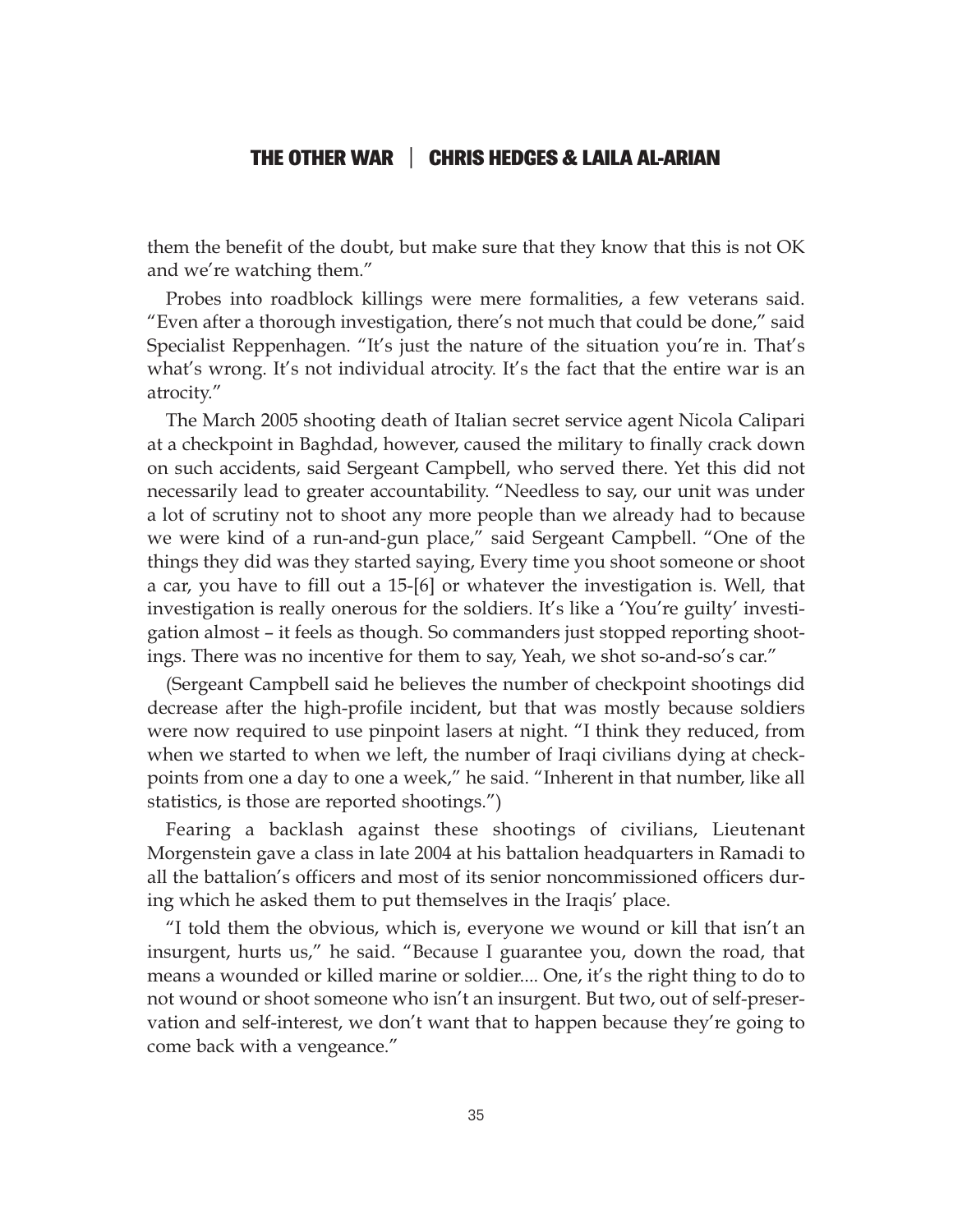#### **Responses**

*The Nation* contacted the Pentagon with a detailed list of questions and a request for comment on descriptions of specific patterns of abuse. These questions included requests to explain the rules of engagement, the operation of convoys, patrols and checkpoints, the investigation of civilian shootings, the detention of innocent Iraqis based on false intelligence and the alleged practice of "throwaway guns." The Pentagon referred us to the Multi-National Force Iraq Combined Press Information Center in Baghdad, where a spokesperson sent us a response by e-mail.

"As a matter of operational security, we don't discuss specific tactics, techniques, or procedures (TTPs) used to identify and engage hostile forces," the spokesperson wrote, in part. "Our service members are trained to protect themselves at all times. We are facing a thinking enemy who learns and adjusts to our operations. Consequently, we adapt our TTPs to ensure maximum combat effectiveness and safety of our troops. Hostile forces hide among the civilian populace and attack civilians and coalition forces. Coalition forces take great care to protect and minimize risks to civilians in this complex combat environment, and we investigate cases where our actions may have resulted in the injury of innocents.... We hold our Soldiers and Marines to a high standard and we investigate reported improper use of force in Iraq."

This response is consistent with the military's refusal to comment on rules of engagement, arguing that revealing these rules threatens operations and puts troops at risk. But on February 9, Maj. Gen. William Caldwell, then coalition spokesman, writing on the coalition force website, insisted that the rules of engagement for troops in Iraq were clear. "The law of armed conflict requires that, to use force, 'combatants' must distinguish individuals presenting a threat from innocent civilians," he wrote. "This basic principle is accepted by all disciplined militaries. In the counterinsurgency we are now fighting, disciplined application of force is even more critical because our enemies camouflage themselves in the civilian population. Our success in Iraq depends on our ability to treat the civilian population with humanity and dignity, even as we remain ready to immediately defend ourselves or Iraqi civilians when a threat is detected."

When asked about veterans' testimony that civilian deaths at the hands of coalition forces often went unreported and typically went unpunished, the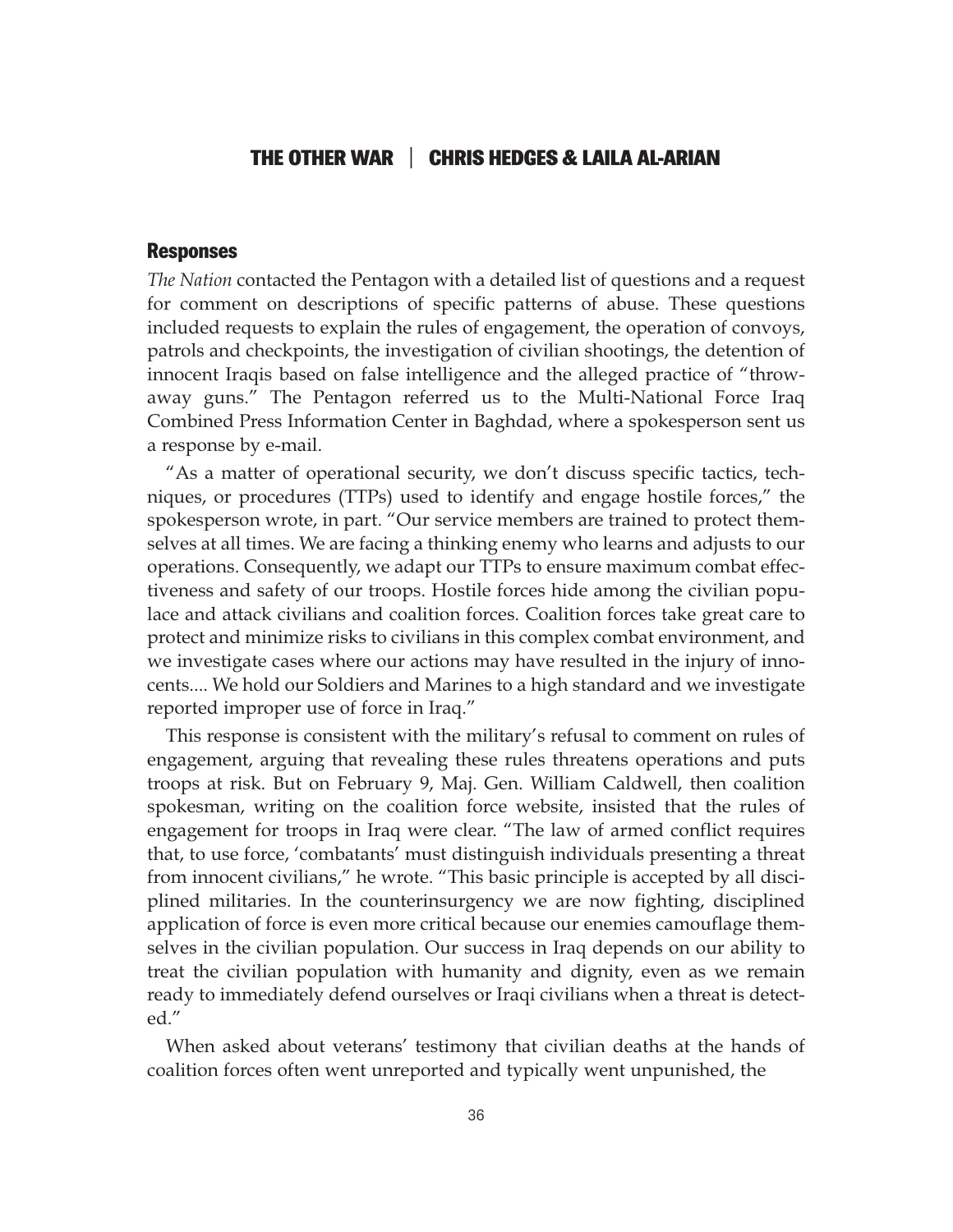Press Information Center spokesperson replied only, "Any allegations of misconduct are treated seriously.... Soldiers have an obligation to immediately report any misconduct to their chain of command immediately."

Last September, Senator Patrick Leahy, then ranking member of the Judiciary Committee, called a Pentagon report on its procedures for recording civilian casualties in Iraq "an embarrassment." "It totals just two pages," Leahy said, "and it makes clear that the Pentagon does very little to determine the cause of civilian casualties or to keep a record of civilian victims."

In the four long years of the war, the mounting civilian casualties have already taken a heavy toll – both on the Iraqi people and on the US servicemembers who have witnessed, or caused, their suffering. Iraqi physicians, overseen by epidemiologists at Johns Hopkins University's Bloomberg School of Public Health, published a study late last year in the British medical journal The Lancet that estimated that 601,000 civilians have died since the March 2003 invasion as the result of violence. The researchers found that coalition forces were responsible for 31 percent of these violent deaths, an estimate they said could be "conservative," since "deaths were not classified as being due to coalition forces if households had any uncertainty about the responsible party."

"Just the carnage, all the blown-up civilians, blown-up bodies that I saw," Specialist Englehart said. "I just – I started thinking, like, Why? What was this for?"

"It just gets frustrating," Specialist Reppenhagen said. "Instead of blaming your own command for putting you there in that situation, you start blaming the Iraqi people.... So it's a constant psychological battle to try to, you know, keep – to stay humane."

"I felt like there was this enormous reduction in my compassion for people," said Sergeant Flanders. "The only thing that wound up mattering is myself and the guys that I was with. And everybody else be damned."